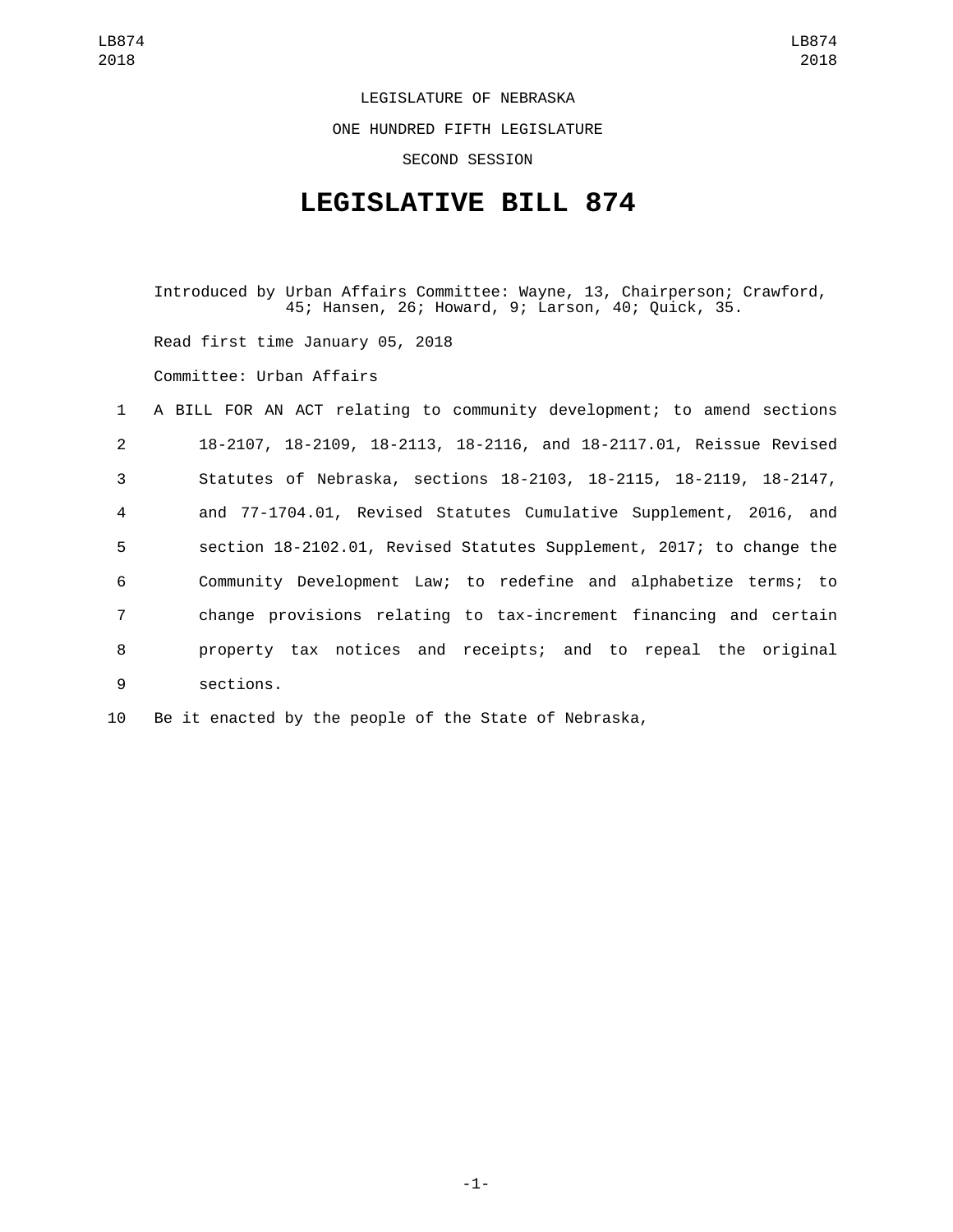Section 1. Section 18-2102.01, Revised Statutes Supplement, 2017, is 2 amended to read:

 18-2102.01 Cities of all classes and villages of this state are hereby granted power and authority to create community redevelopment authorities and limited community redevelopment authorities.

 (1) Whenever an authority or limited authority is created it shall bear the name of the city creating it and shall be legally known as the Community Redevelopment Authority of the City (or Village) of ............. (name of city or village) or the Limited Community Redevelopment Authority of the City (or Village) of ............. (name 11 of city or village).

 (2) When it is determined by the governing body of any city by ordinance in the exercise of its discretion that it is expedient to create a community redevelopment authority or limited community redevelopment authority, the mayor of the city or, if the mayor shall fail to act within ninety days after the passage of the ordinance, the president or other presiding officer other than the mayor of the governing body, with the approval of the governing body of the city, 19 shall appoint five or seven persons who shall constitute the voting members of the authority or the limited authority. The terms of office of the members of a five-member authority initially appointed shall be for one year, two years, three years, four years, and five years, as designated by the mayor, president, other presiding officer, or city manager in making the respective appointments. The terms of office of the members of a seven-member authority initially appointed shall be one member each for one year, two years, and five years, and two members each for three years and four years, as designated by the mayor, president, other presiding officer, or city manager in making the respective 29 appointments. As the terms of the voting members of the authority expire in cities not having the city manager form of government, the mayor, with the approval of the governing body of the city, shall appoint or

-2-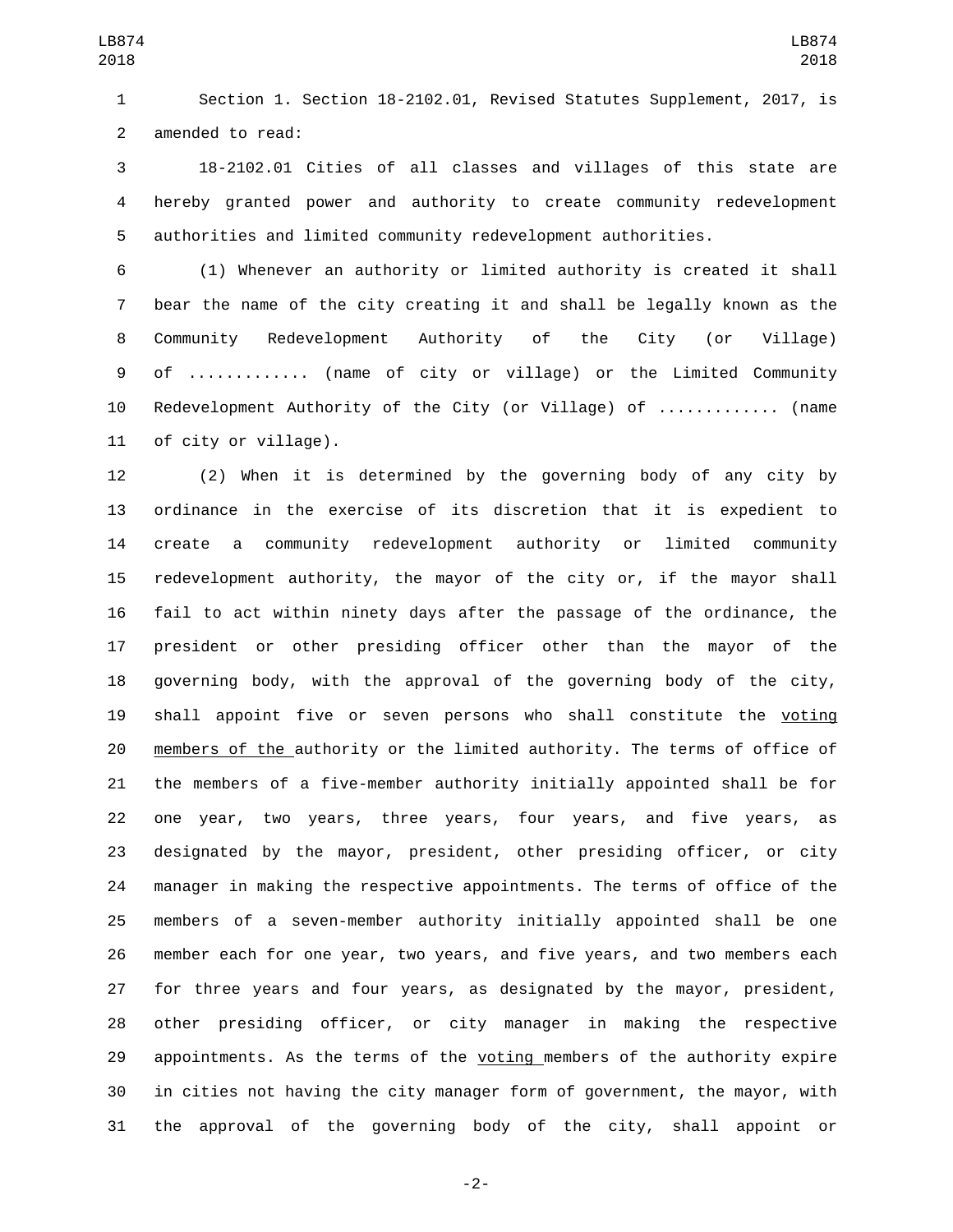reappoint a voting member of the authority for a term of five years to succeed the member whose term expires. In cities having the city manager form of government, the city manager shall appoint or reappoint the voting members with the approval of the governing body. The terms of office of the voting members of a limited community redevelopment authority shall be for the duration of only one single specific limited pilot project authorized in the ordinance creating the limited community redevelopment authority, and the terms of the voting members of a limited community redevelopment authority shall expire upon the completion of the single specific limited pilot project authorized in the ordinance creating the limited community redevelopment authority.

 (3) On or before January 1, 2019, and on or before January 1 of each year thereafter, a city that has created a community redevelopment authority or a limited community redevelopment authority shall give the governing body of each county and school district in which such city is located the opportunity to appoint a nonvoting member of the authority or **limited authority.** The city shall send a request for appointment of such nonvoting member by certified mail, return receipt requested, to the president or chairperson of the governing body of each such county and school district. Upon receipt of the request for appointment, the governing body of each such county and school district may elect to appoint a nonvoting member or may decline to make such an appointment. If the governing body of any county or school district fails to appoint a 24 nonvoting member within ninety days after receipt of the request for appointment, it shall be deemed to have declined to make such an appointment. If the governing body of any county or school district appoints a nonvoting member pursuant to this subdivision, the nonvoting member shall serve for such term as designated by the governing body of such county or school district and the city shall not be required to send a request for appointment to the governing body of such county or school district until such nonvoting member's term expires. This subdivision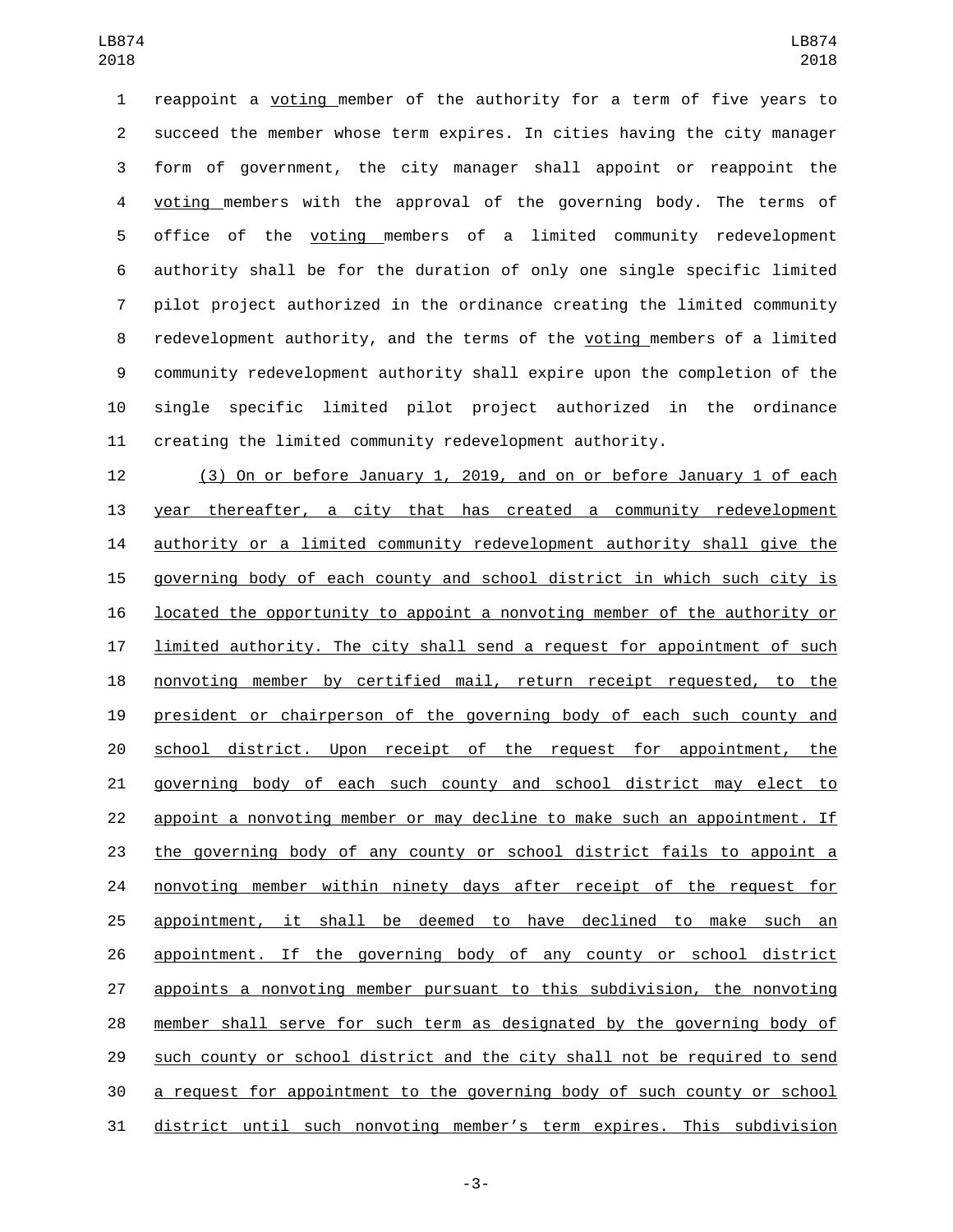shall not apply to a county or school district if a representative of such county or school district is currently serving as a voting member of 3 the authority or limited authority. (4) A governing body may at its option submit an ordinance which creates a community redevelopment authority or a limited community redevelopment authority to the electors of the city for approval by a majority vote of the electors voting on the ordinance. On submitting the ordinance for approval, the governing body is authorized to call, by the ordinance, a special or general election and to submit, after thirty days' notice of the time and place of holding the election and according to the manner and method otherwise provided by law for the calling, conducting, canvassing, and certifying of the result of city elections on the submission of propositions to the electors, the proposition to be 14 stated on the ballot as follows: Shall the City (or Village) of ............. (name of city or village) create a Community Redevelopment Authority of the City (or Village) of ............. (name of city or village)? 18 ... Yes 19 ... No. When the ordinance submitted to the electors for approval by a majority vote of the electors voting on the ordinance is to create a LB874 LB874 

 limited community redevelopment authority the proposition shall be stated 23 on the ballot as follows:

 Shall the City (or Village) of ............. (name of city or village) create a Limited Community Redevelopment Authority of the City (or Village) of ............. (name of city or village)?

27 ... Yes

... No.28

 (5) Vacancies shall be filled for any unexpired term in the same manner as the original appointment. Voting members Members of the authority so appointed shall hold office until their successors have been

-4-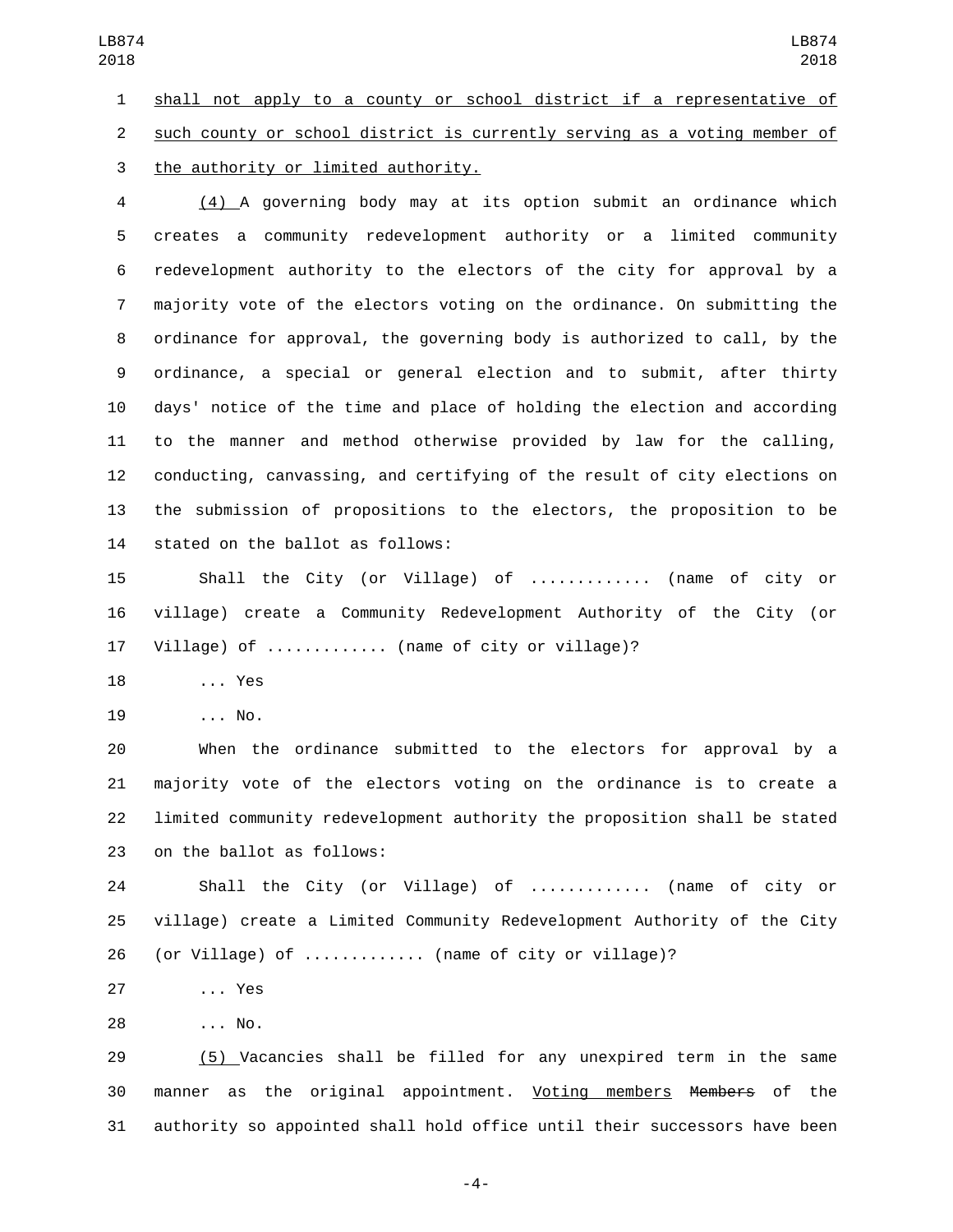appointed and qualified. Voting members Members of a limited authority shall hold office as provided in this section. All members of the authority shall serve without compensation, but shall be entitled to be reimbursed for all necessary expenses incurred.4

 (6) (3) Any authority established under this section shall organize by electing one of its voting members chairperson and another vice- chairperson, shall have power to employ counsel, a director who shall be ex officio secretary of the authority, and such other officers and employees as may be desired, and shall fix the term of office, qualifications, and compensation of each. The holder of the office of community redevelopment administrator or coordinator of the city may, but need not, be appointed the director but at no additional compensation by the authority. Community redevelopment authorities of cities of the first and second class and villages may secure the services of a director, community redevelopment administrator, or coordinator, and other officers and employees as may be desired through contract with the Department of Economic Development upon terms which are mutually agreeable. Any authority established under this section may validly and effectively act on all matters requiring a resolution or other official action by the 20 concurrence of three voting members of a five-voting-member five-member 21 authority or four voting members of a seven-voting-member seven-member authority present and voting at a meeting of the authority. Orders, requisitions, warrants, and other documents may be executed by the chairperson or vice-chairperson or by or with others designated in its 25 bylaws.

 (7) (4) No member or employee of any authority established under this section shall have any interest directly or indirectly in any contract for property, materials, or services to be required by such authority. No member of any authority established under this section shall also be a member of any planning commission created under section 19-925.

-5-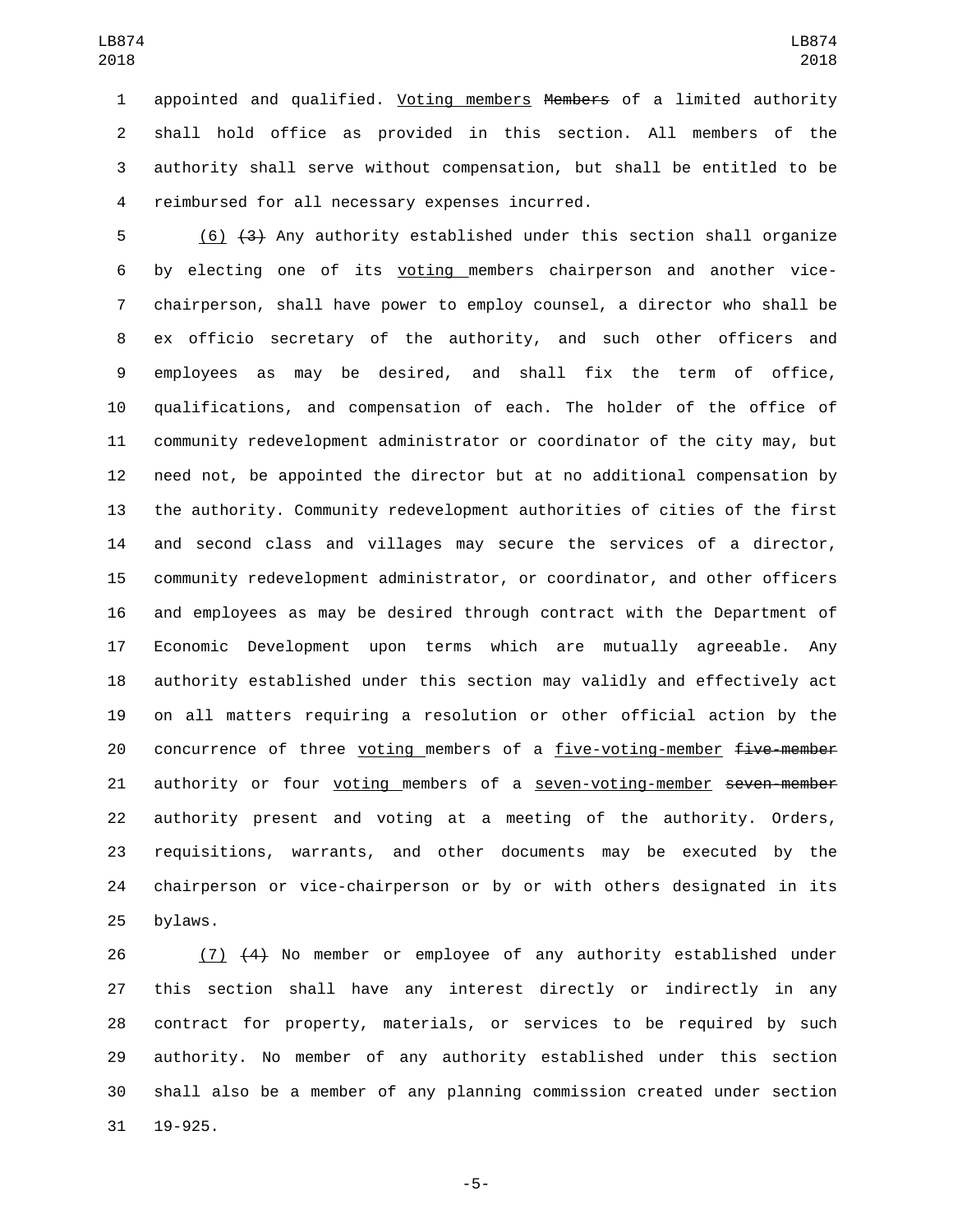(8) (5) The authority shall keep an accurate account of all its activities and of all receipts and disbursements and make an annual report of such activities, receipts, and disbursements to the governing 4 body of the city.

 (9) (6) The governing body of a city creating a community redevelopment authority or a limited community redevelopment authority is hereby authorized to appropriate and loan to the authority a sum not exceeding ten thousand dollars for the purposes of paying expenses of organizing and supervising the work of the authority at the beginning of its activities. The loan shall be authorized by resolution of the governing body which shall set forth the terms and time of the repayment of the loan. The loan may be appropriated out of the general funds or any 13 sinking fund.

14 (10)  $(7)$  All income, revenue, profits, and other funds received by any authority established under this section from whatever source derived, or appropriated by the city, or realized from tax receipts or comprised in the special revenue fund of the city designated for the authority or from the proceeds of bonds, or otherwise, shall be deposited with the city treasurer as ex officio treasurer of the authority without commingling the money with any other money under his or her control and disbursed by him or her by check, draft, or order only upon warrants, orders, or requisitions by the chairperson of the authority or other person authorized by the authority which shall state distinctly the purpose for which the same are drawn. A permanent record shall be kept by the authority of all warrants, orders, or requisitions so drawn, showing the date, amount, consideration, and to whom payable. When paid, the same shall be canceled and kept on file by the city treasurer. The books of any authority established under this section shall from time to time be audited upon the order of the governing body of the municipality in such manner as it may direct, and all books and records of the authority shall at all times be open to public inspection. The Auditor of Public Accounts

-6-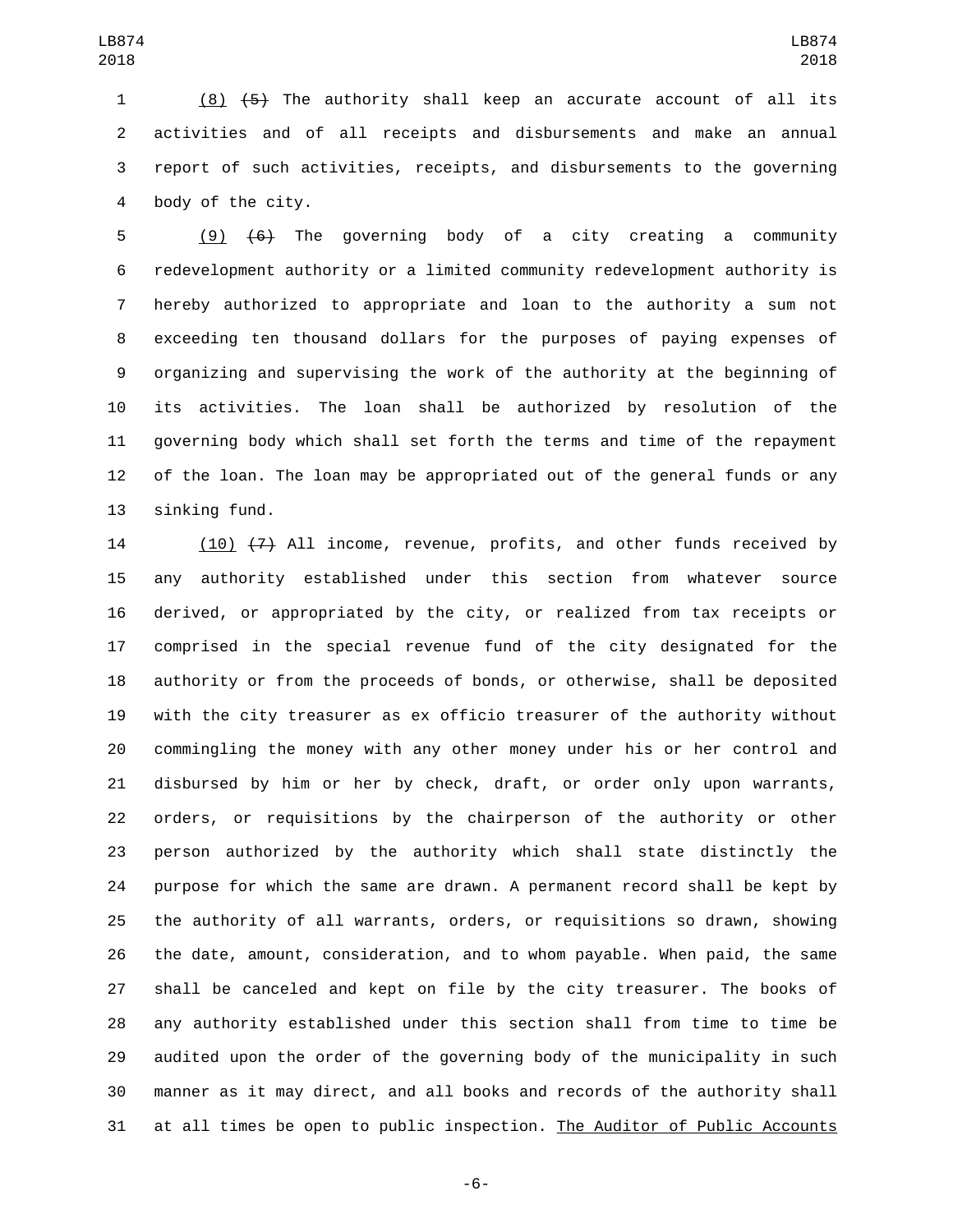may audit, or cause to be audited, any authority established under this section or any redevelopment plan of such authority when the Auditor of Public Accounts determines such audit is necessary or when requested by the governing body. The authority may contract with the holders of any of its bonds or notes as to collection, custody, securing investment, and payment of any money of the authority or any money held in trust or otherwise for the payment of bonds or notes or in any way to secure bonds or notes. The authority may carry out the contract notwithstanding that such contract may be inconsistent with the previous provisions of this subdivision. All banks, capital stock financial institutions, qualifying mutual financial institutions, and trust companies are hereby authorized to give security for the deposits of money of any authority established under the provisions of this section pursuant to the Public Funds Deposit Security Act. Section 77-2366 applies to deposits in capital stock financial institutions. Section 77-2365.01 shall apply to deposits in 16 qualifying mutual financial institutions.

 Sec. 2. Section 18-2103, Revised Statutes Cumulative Supplement, 2016, is amended to read:

 18-2103 For purposes of the Community Development Law, unless the 20 context otherwise requires:

 (1) Area of operation means and includes the area within the corporate limits of the city and such land outside the city as may come within the purview of sections 18-2123 and 18-2123.01;

 (2) Authority means any community redevelopment authority created pursuant to section 18-2102.01 and a city or village which has created a community development agency pursuant to the provisions of section 18-2101.01 and does not include a limited community redevelopment 28 authority;

 (3) Blighted area means an area, which (a) by reason of the presence of a substantial number of deteriorated or deteriorating structures, existence of defective or inadequate street layout, faulty lot layout in

-7-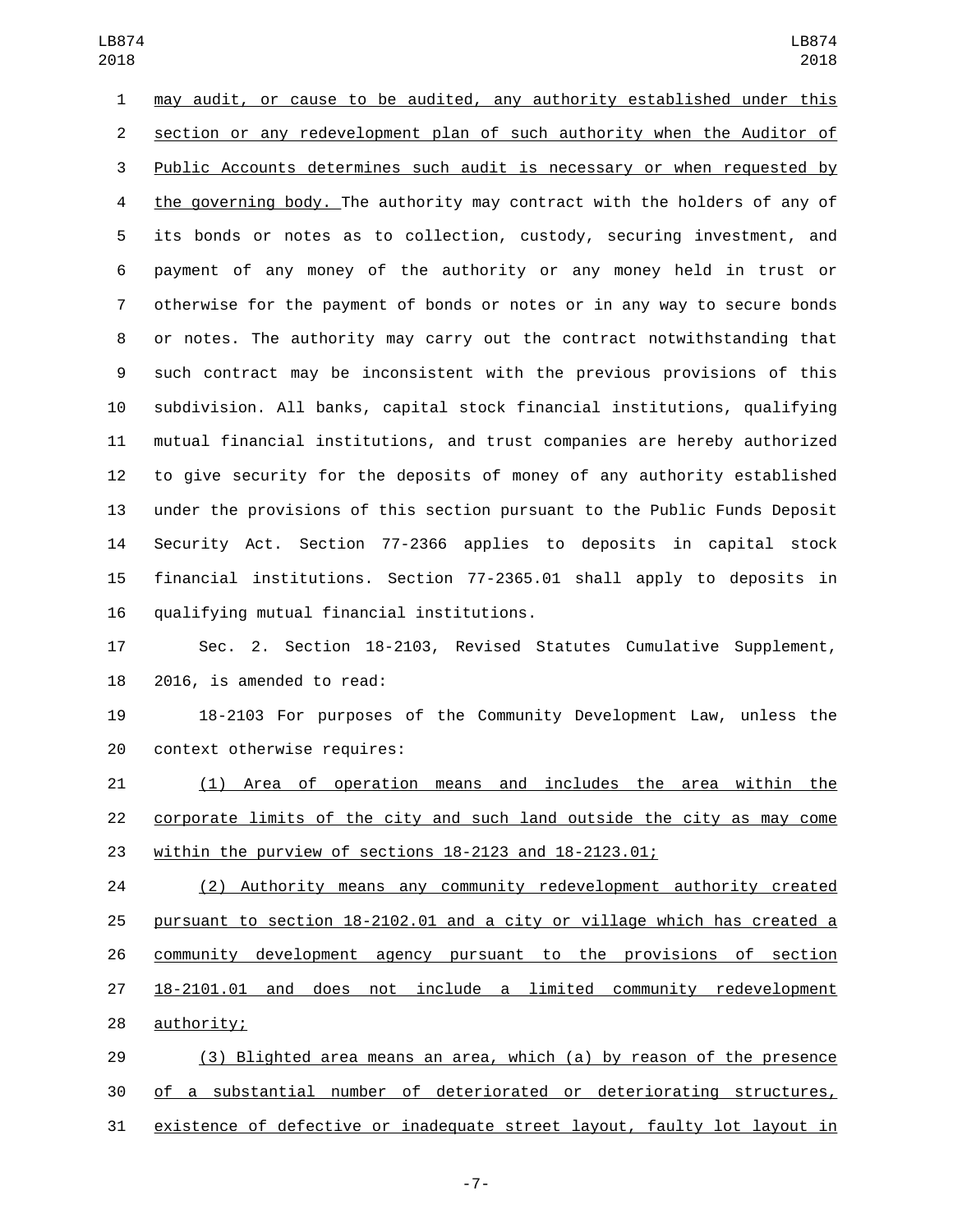| $\mathbf{1}$   | relation to size, adequacy, accessibility, or usefulness, insanitary or          |
|----------------|----------------------------------------------------------------------------------|
| $\overline{c}$ | unsafe conditions, deterioration of site or other improvements, diversity        |
| 3              | of ownership, tax or special assessment delinquency exceeding the fair           |
| 4              | value of the land, defective or unusual conditions of title, improper            |
| 5              | subdivision or obsolete platting, or the existence of conditions which           |
| 6              | endanger life or property by fire and other causes, or any combination of        |
| $\overline{7}$ | such factors, substantially impairs or arrests the sound growth of the           |
| 8              | community, retards the provision of housing accommodations, or                   |
| 9              | constitutes an economic or social liability and is detrimental to the            |
| 10             | public health, safety, morals, or welfare in its present condition and           |
| 11             | use and (b) in which there is at least one of the following conditions:          |
| 12             | Unemployment in the designated area is at least one hundred twenty<br>(i)        |
| 13             | percent of the state or national average; (ii) the average age of the            |
| 14             | residential or commercial units in the area is at least forty years;             |
| 15             | <u>(iii) more than half of the plotted and subdivided property in an area is</u> |
| 16             | unimproved land that has been within the city for forty years and has            |
| 17             | <u>remained unimproved during that time; (iv) the per capita income of the</u>   |
| 18             | area is lower than the average per capita income of the city or village          |
| 19             | in which the area is designated; or (v) the area has had either stable or        |
| 20             | decreasing population based on the last two decennial censuses. In no            |
| 21             | event shall a city of the metropolitan, primary, or first class designate        |
| 22             | more than thirty-five percent of the city as blighted, a city of the             |
| 23             | second class shall not designate an area larger than fifty percent of the        |
| 24             | city as blighted, and a village shall not designate an area larger than          |
| 25             | one hundred percent of the village as blighted. A redevelopment project          |
| 26             | involving a formerly used defense site as authorized under section               |
| 27             | 18-2123.01 shall not count towards the percentage limitations contained          |
| 28             | in this subdivision;                                                             |
|                |                                                                                  |

 (4) Bonds means any bonds, including refunding bonds, notes, interim certificates, debentures, or other obligations issued pursuant to the Community Development Law except for bonds issued pursuant to section

-8-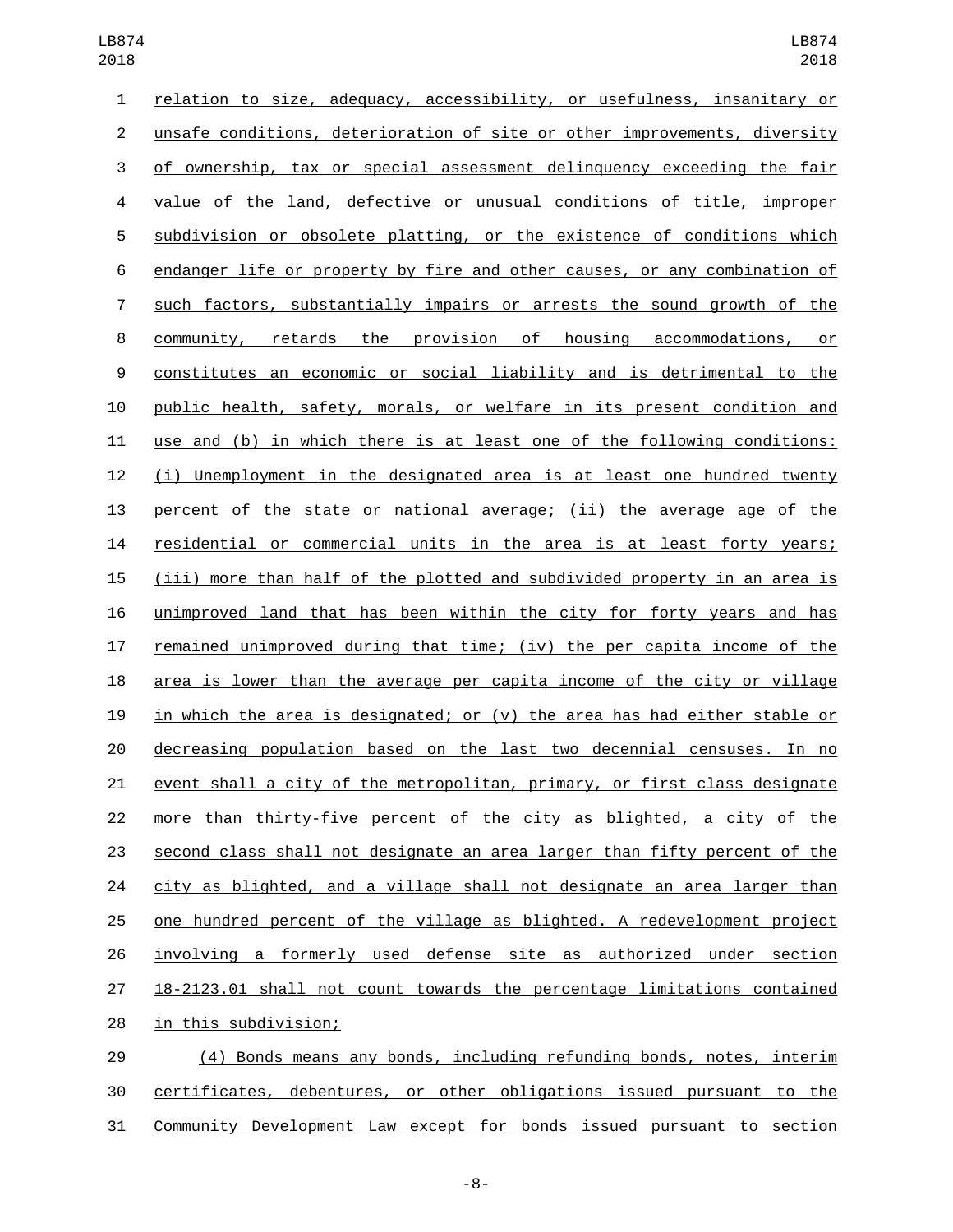$18 - 2142.04;$  (5) Business means any private business located in an enhanced 3 employment area; (6) City means any city or incorporated village in the state; (7) Clerk means the clerk of the city or village; (8) Community redevelopment area means a substandard and blighted 7 area which the community redevelopment authority designates as 8 appropriate for a renewal project; (9) Employee means a person employed at a business as a result of a 10 redevelopment project; (10) Employer-provided health benefit means any item paid for by the employer in total or in part that aids in the cost of health care services, including, but not limited to, health insurance, health savings accounts, and employer reimbursement of health care costs; (11) Enhanced employment area means an area not exceeding six hundred acres (a) within a community redevelopment area which is designated by an authority as eligible for the imposition of an occupation tax or (b) not within a community redevelopment area as may be 19 designated under section 18-2142.04; (12) Equivalent employees means the number of employees computed by (a) dividing the total hours to be paid in a year by (b) the product of 22 forty times the number of weeks in a year; (13) Federal government means the United States of America, or any agency or instrumentality, corporate or otherwise, of the United States 25 of America; (14) Governing body or local governing body means the city council, board of trustees, or other legislative body charged with governing the 28 municipality; (15) Limited community redevelopment authority means a community redevelopment authority created pursuant to section 18-2102.01 having

only one single specific limited pilot project authorized;

-9-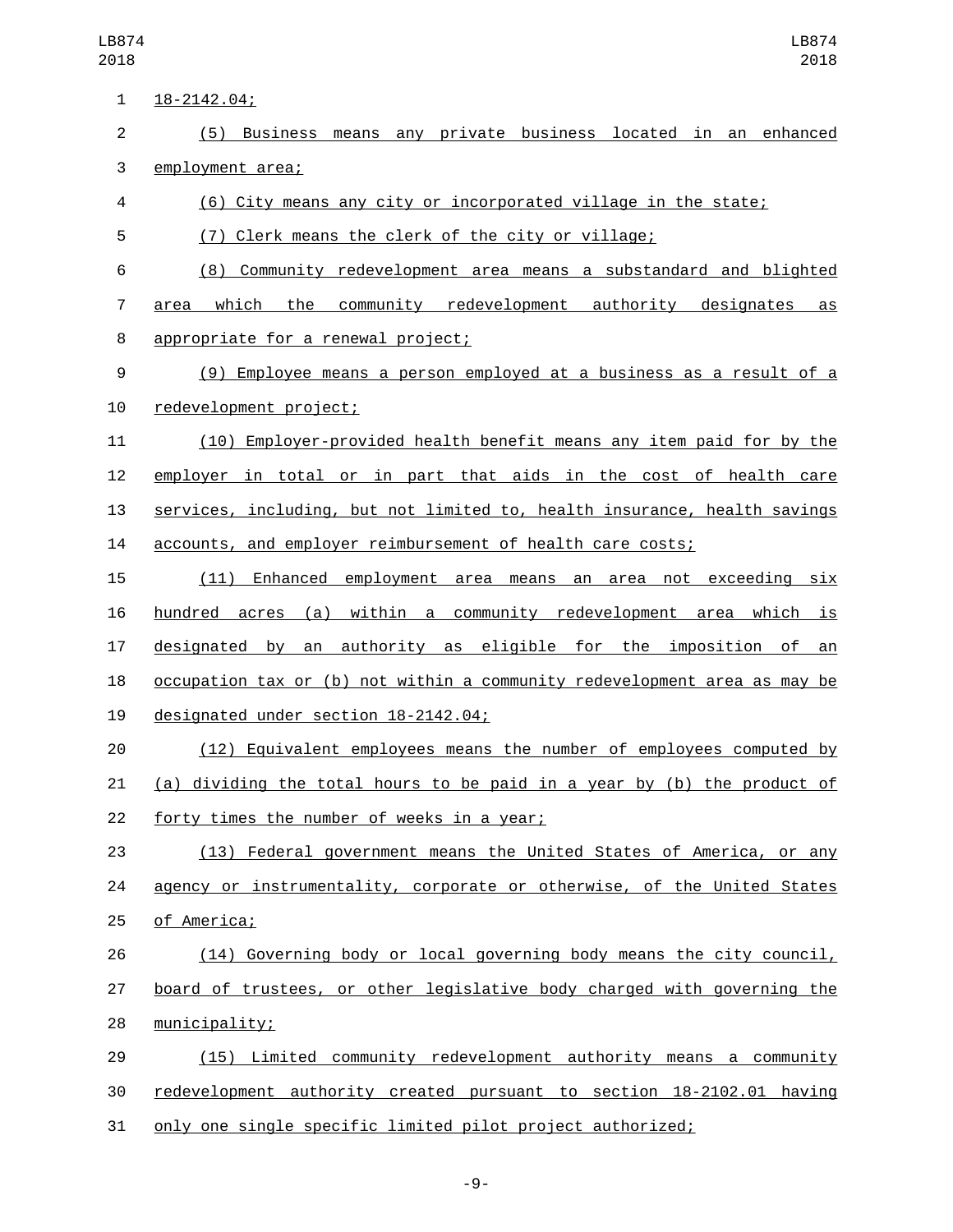(16) Mayor means the mayor of the city or chairperson of the board 2 of trustees of the village;

 (17) New investment means the value of improvements to real estate made in an enhanced employment area by a developer or a business;

 (18) Number of new employees means the number of equivalent employees that are employed at a business as a result of the redevelopment project during a year that are in excess of the number of equivalent employees during the year immediately prior to the year that a 9 redevelopment plan is adopted;

 (19) Obligee means any bondholder, agent, or trustee for any bondholder, or lessor demising to any authority, established pursuant to section 18-2102.01, property used in connection with a redevelopment project, or any assignee or assignees of such lessor's interest or any part thereof, and the federal government when it is a party to any 15 contract with such authority;

(20) Occupation tax means a tax imposed under section 18-2142.02;

 (21) Person means any individual, firm, partnership, limited liability company, corporation, company, association, joint-stock 19 association, or body politic and includes any trustee, receiver, assignee, or other similar representative thereof;

 (22) Public body means the state or any municipality, county, township, board, commission, authority, district, or other political 23 subdivision or public body of the state;

 (23) Real property means all lands, including improvements and fixtures thereon, and property of any nature appurtenant thereto, or used in connection therewith, and every estate, interest and right, legal or equitable, therein, including terms for years and liens by way of judgment, mortgage, or otherwise, and the indebtedness secured by such 29 liens;

 (24) Redeveloper means any person, partnership, or public or private corporation or agency which enters or proposes to enter into a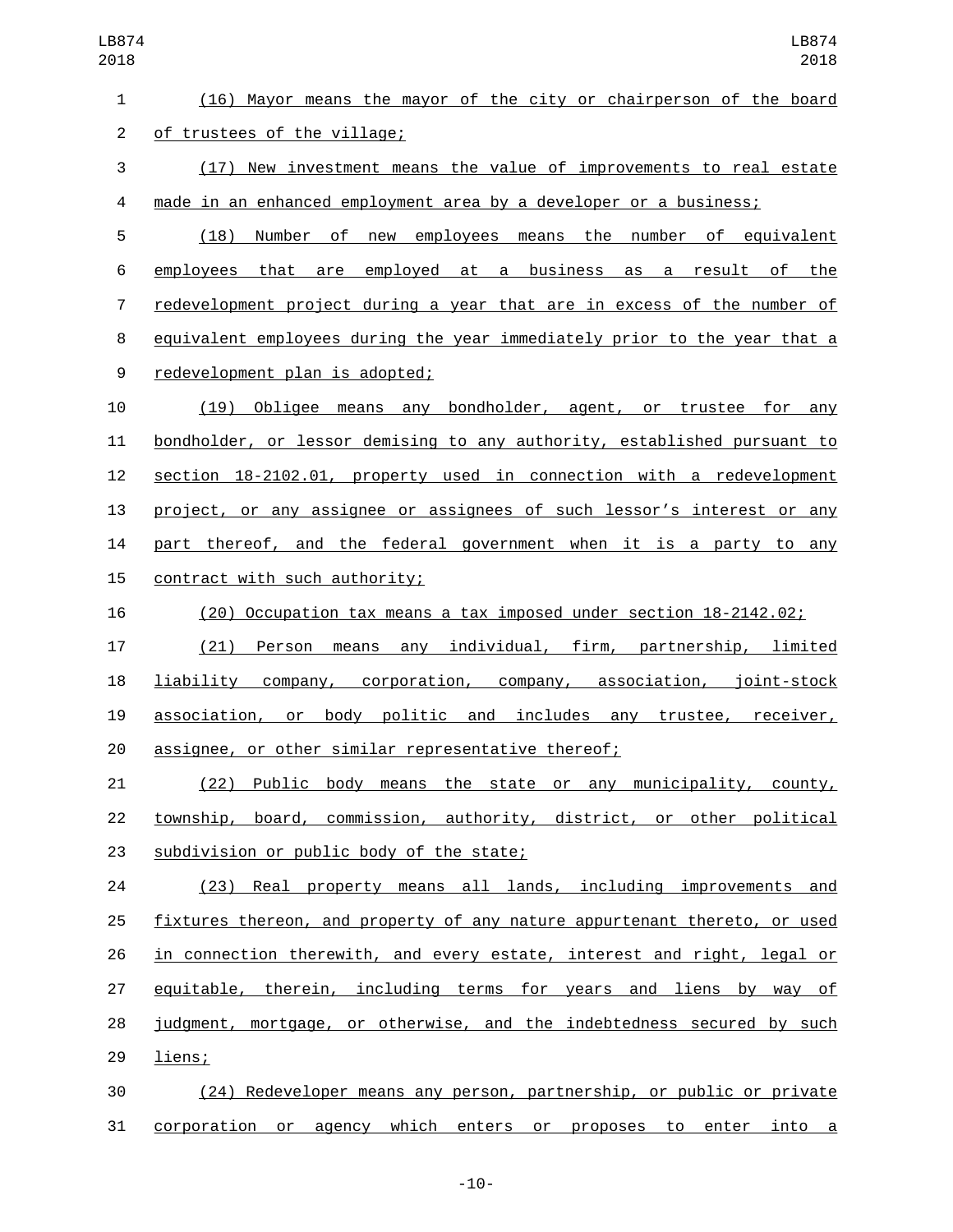| 1              | redevelopment contract;                                                   |
|----------------|---------------------------------------------------------------------------|
| $\overline{c}$ | (25) Redevelopment contract means a contract entered into between an      |
| 3              | authority and a redeveloper for the redevelopment of an area in           |
| 4              | conformity with a redevelopment plan;                                     |
| 5              | (26) Redevelopment plan means a plan, as it exists from time to time      |
| 6              | for one or more community redevelopment areas, or for a redevelopment     |
| 7              | project, which (a) conforms to the general plan for the municipality as a |
| 8              | whole and (b) is sufficiently complete to indicate such land acquisition, |
| 9              | demolition and removal of structures, redevelopment, improvements, and    |
| 10             | rehabilitation as may be proposed to be carried out in the community      |
| 11             | redevelopment area, zoning and planning changes, if any, land uses,       |
| 12             | maximum densities, and building requirements;                             |
| 13             | (1) An authority means any community redevelopment authority created      |
| 14             | pursuant to section 18-2102.01 and a city or village which has created a  |
| 15             | community development agency pursuant to the provisions of section        |
| 16             | 18-2101.01 and does not include a limited community redevelopment         |
| 17             | authority;                                                                |
| 18             | (2) Limited community redevelopment authority means a community           |
| 19             | redevelopment authority created pursuant to section 18-2102.01 having     |
| 20             | only one single specific limited pilot project authorized;                |
| 21             | (3) City means any city or incorporated village in the state;             |
| 22             | (4) Public body means the state or any municipality, county,              |
| 23             | township, board, commission, authority, district, or other political      |
| 24             | subdivision or public body of the state;                                  |
| 25             | (5) Governing body or local governing body means the city council,        |
| 26             | board of trustees, or other legislative body charged with governing the   |
| 27             | $m$ unicipality;                                                          |
| 28             | (6) Mayor means the mayor of the city or chairperson of the board of      |
| 29             | trustees of the village;                                                  |
| 30             | (7) Clerk means the clerk of the city or village;                         |
| 31             | (8) Federal government means the United States of America, or any         |
|                |                                                                           |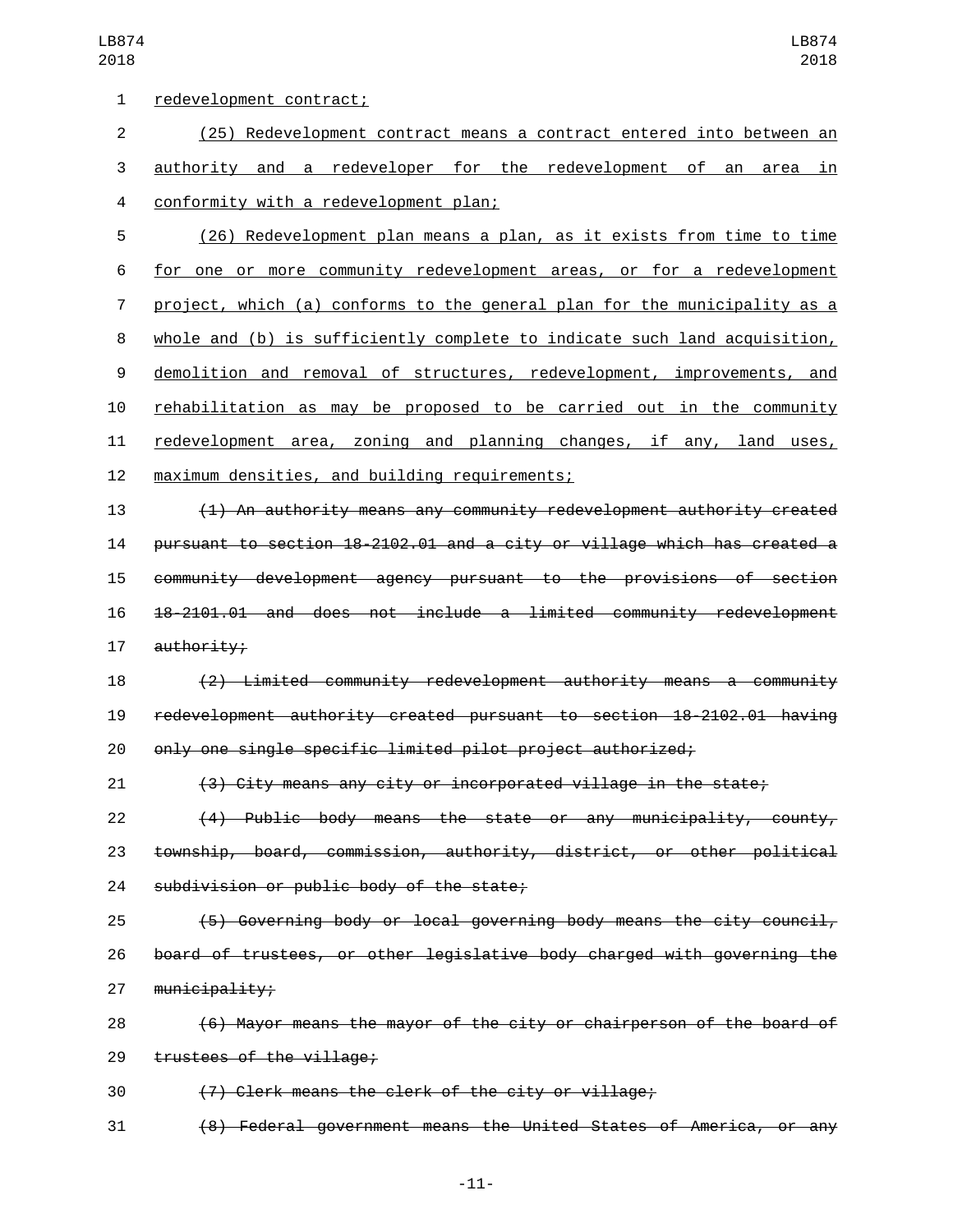agency or instrumentality, corporate or otherwise, of the United States 2 of America:

 (9) Area of operation means and includes the area within the corporate limits of the city and such land outside the city as may come within the purview of sections 18-2123 and 18-2123.01;

 (10) Substandard areas means an area in which there is a predominance of buildings or improvements, whether nonresidential or residential in character, which, by reason of dilapidation, deterioration, age or obsolescence, inadequate provision for ventilation, light, air, sanitation, or open spaces, high density of population and overcrowding, or the existence of conditions which endanger life or property by fire and other causes, or any combination of such factors, is conducive to ill health, transmission of disease, infant mortality, juvenile delinquency, and crime, (which cannot be remedied through construction of prisons), and is detrimental to the public health, 16 safety, morals, or welfare;

 (11) Blighted area means an area, which (a) by reason of the presence of a substantial number of deteriorated or deteriorating structures, existence of defective or inadequate street layout, faulty lot layout in relation to size, adequacy, accessibility, or usefulness, insanitary or unsafe conditions, deterioration of site or other improvements, diversity of ownership, tax or special assessment delinquency exceeding the fair value of the land, defective or unusual conditions of title, improper subdivision or obsolete platting, or the existence of conditions which endanger life or property by fire and other causes, or any combination of such factors, substantially impairs or arrests the sound growth of the community, retards the provision of housing accommodations, or constitutes an economic or social liability and is detrimental to the public health, safety, morals, or welfare in its present condition and use and (b) in which there is at least one of the following conditions: (i) Unemployment in the designated area is at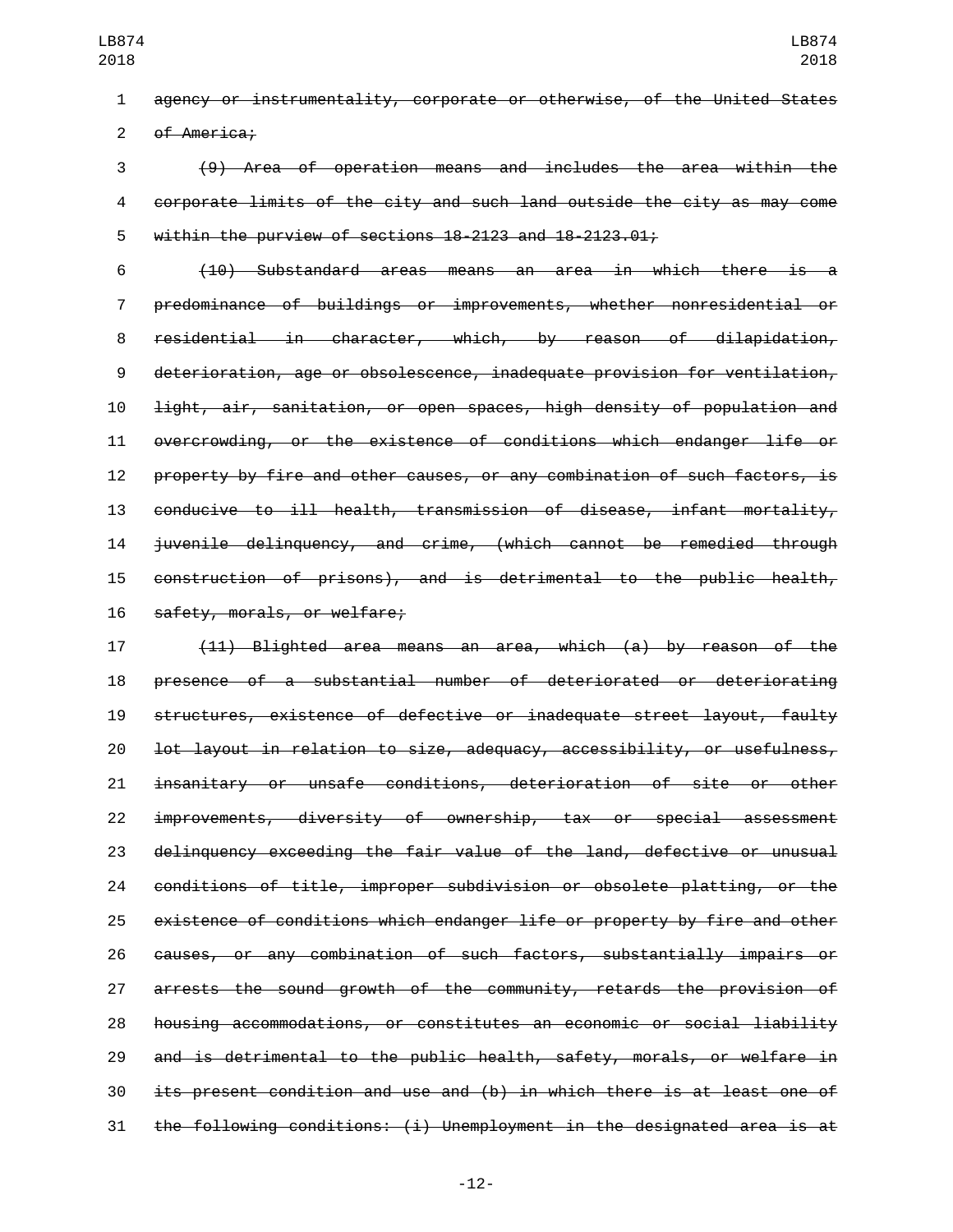least one hundred twenty percent of the state or national average; (ii) the average age of the residential or commercial units in the area is at least forty years; (iii) more than half of the plotted and subdivided property in an area is unimproved land that has been within the city for forty years and has remained unimproved during that time; (iv) the per capita income of the area is lower than the average per capita income of 7 the city or village in which the area is designated; or  $(v)$  the area has had either stable or decreasing population based on the last two decennial censuses. In no event shall a city of the metropolitan, primary, or first class designate more than thirty-five percent of the city as blighted, a city of the second class shall not designate an area larger than fifty percent of the city as blighted, and a village shall not designate an area larger than one hundred percent of the village as blighted. A redevelopment project involving a formerly used defense site as authorized under section 18-2123.01 shall not count towards the percentage limitations contained in this subdivision;

17 (27) (12) Redevelopment project means any work or undertaking in one or more community redevelopment areas: (a) To acquire substandard and blighted areas or portions thereof, including lands, structures, or improvements the acquisition of which is necessary or incidental to the proper clearance, development, or redevelopment of such substandard and blighted areas; (b) to clear any such areas by demolition or removal of existing buildings, structures, streets, utilities, or other improvements thereon and to install, construct, or reconstruct streets, utilities, parks, playgrounds, public spaces, public parking facilities, sidewalks or moving sidewalks, convention and civic centers, bus stop shelters, lighting, benches or other similar furniture, trash receptacles, shelters, skywalks and pedestrian and vehicular overpasses and 29 underpasses, enhancements to structures in the redevelopment project area which exceed minimum building and design standards in the community and prevent the recurrence of substandard and blighted conditions, and any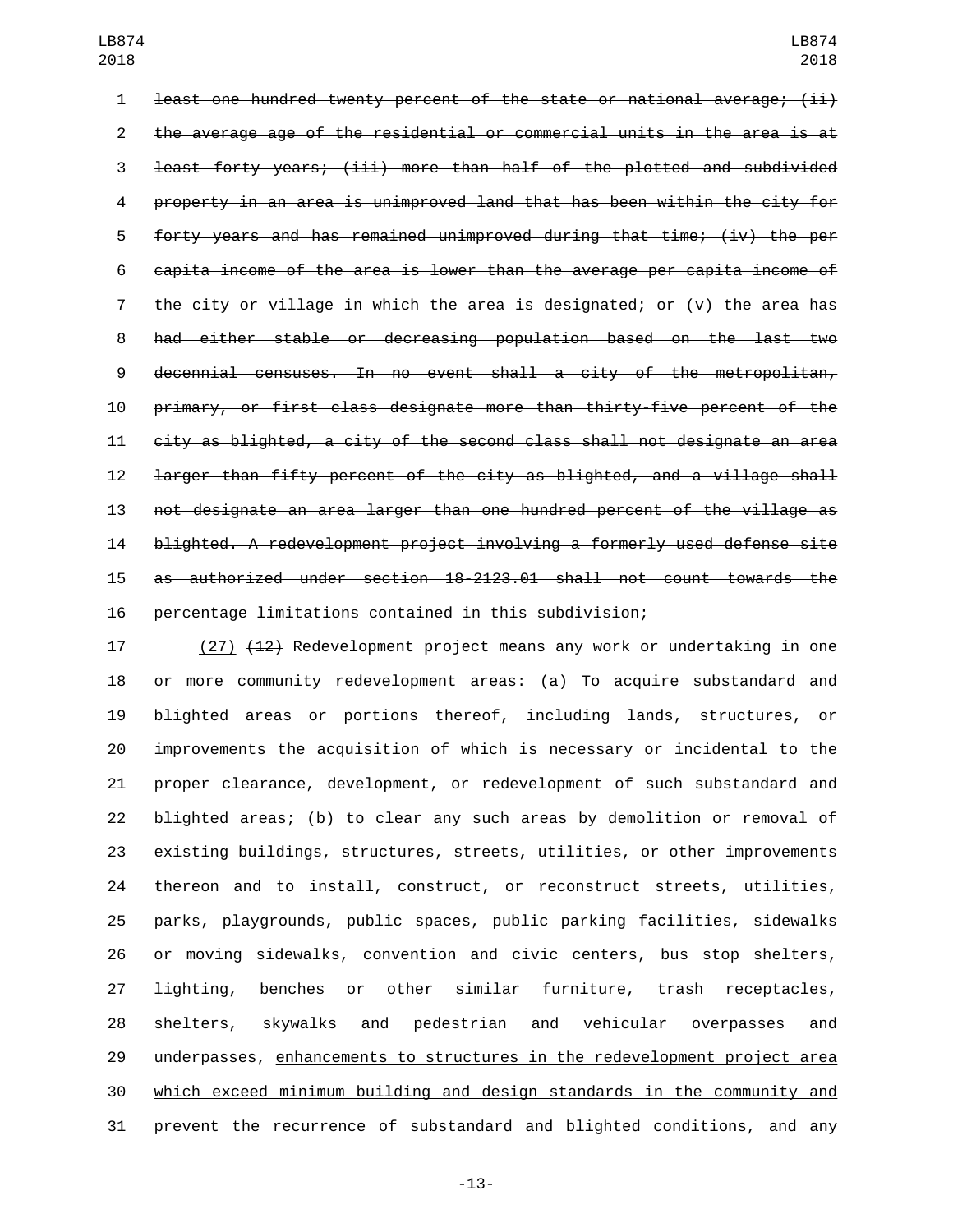other necessary public improvements essential to the preparation of sites for uses in accordance with a redevelopment plan; (c) to sell, lease, or otherwise make available land in such areas for residential, recreational, commercial, industrial, or other uses, including parking or other facilities functionally related or subordinate to such uses, or for public use or to retain such land for public use, in accordance with a redevelopment plan; and may also include the preparation of the redevelopment plan, the planning, survey, and other work incident to a redevelopment project and the preparation of all plans and arrangements for carrying out a redevelopment project; (d) to dispose of all real and personal property or any interest in such property, or assets, cash, or other funds held or used in connection with residential, recreational, commercial, industrial, or other uses, including parking or other facilities functionally related or subordinate to such uses, or any public use specified in a redevelopment plan or project, except that such disposition shall be at its fair value for uses in accordance with the redevelopment plan; (e) to acquire real property in a community redevelopment area which, under the redevelopment plan, is to be repaired or rehabilitated for dwelling use or related facilities, repair or rehabilitate the structures, and resell the property; and (f) to carry out plans for a program of voluntary or compulsory repair, rehabilitation, or demolition of buildings or other improvements in 23 accordance with the redevelopment plan;

 (28) Redevelopment project valuation means the valuation for assessment of the taxable real property in a redevelopment project last certified for the year prior to the effective date of the provision 27 authorized in section 18-2147; and

 (29) Substandard area means an area in which there is a predominance 29 of buildings or improvements, whether nonresidential or residential in character, which, by reason of dilapidation, deterioration, age or obsolescence, inadequate provision for ventilation, light, air,

-14-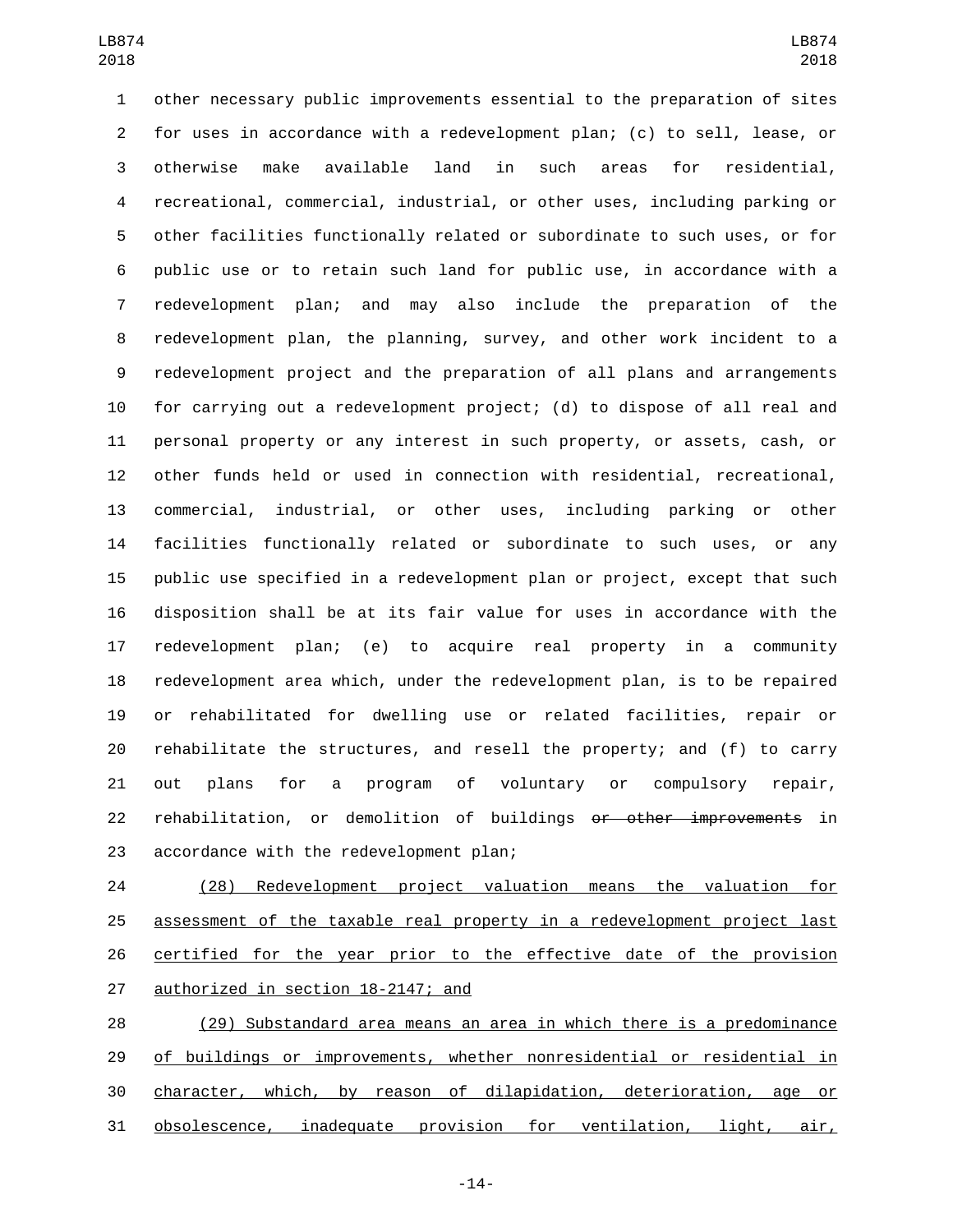sanitation, or open spaces, high density of population and overcrowding, or the existence of conditions which endanger life or property by fire and other causes, or any combination of such factors, is conducive to ill health, transmission of disease, infant mortality, juvenile delinquency, and crime, (which cannot be remedied through construction of prisons), and is detrimental to the public health, safety, morals, or welfare. (13) Redevelopment plan means a plan, as it exists from time to time

 for one or more community redevelopment areas, or for a redevelopment project, which (a) conforms to the general plan for the municipality as a whole and (b) is sufficiently complete to indicate such land acquisition, demolition and removal of structures, redevelopment, improvements, and rehabilitation as may be proposed to be carried out in the community redevelopment area, zoning and planning changes, if any, land uses, 14 maximum densities, and building requirements;

 (14) Redeveloper means any person, partnership, or public or private corporation or agency which enters or proposes to enter into a 17 redevelopment contract;

 (15) Redevelopment contract means a contract entered into between an authority and a redeveloper for the redevelopment of an area in 20 conformity with a redevelopment plan;

 (16) Real property means all lands, including improvements and 22 fixtures thereon, and property of any nature appurtenant thereto, or used in connection therewith, and every estate, interest and right, legal or equitable, therein, including terms for years and liens by way of judgment, mortgage, or otherwise, and the indebtedness secured by such  $\frac{1 \text{iens}}{2 \text{ } 2 \text{ } 3 \text{ } 4 \text{ } 2 \text{ } 5 \text{ } 2 \text{ } 2 \text{ } 3 \text{ } 4 \text{ } 5 \text{ } 6 \text{ } 7 \text{ } 7 \text{ } 8 \text{ } 7 \text{ } 8 \text{ } 9 \text{ } 1 \text{ } 1 \text{ } 1 \text{ } 1 \text{ } 1 \text{ } 1 \text{ } 1 \text{ } 1 \text{ } 1 \text{ } 1 \text{ } 1 \text{ } 1 \text{ } 1 \text{ } 1 \text{ } 1 \text{ } 1 \text{ } 1$ 

 (17) Bonds means any bonds, including refunding bonds, notes, interim certificates, debentures, or other obligations issued pursuant to the Community Development Law except for bonds issued pursuant to section  $30 \quad 18 - 2142.04;$ 

(18) Obligee means any bondholder, agent, or trustee for any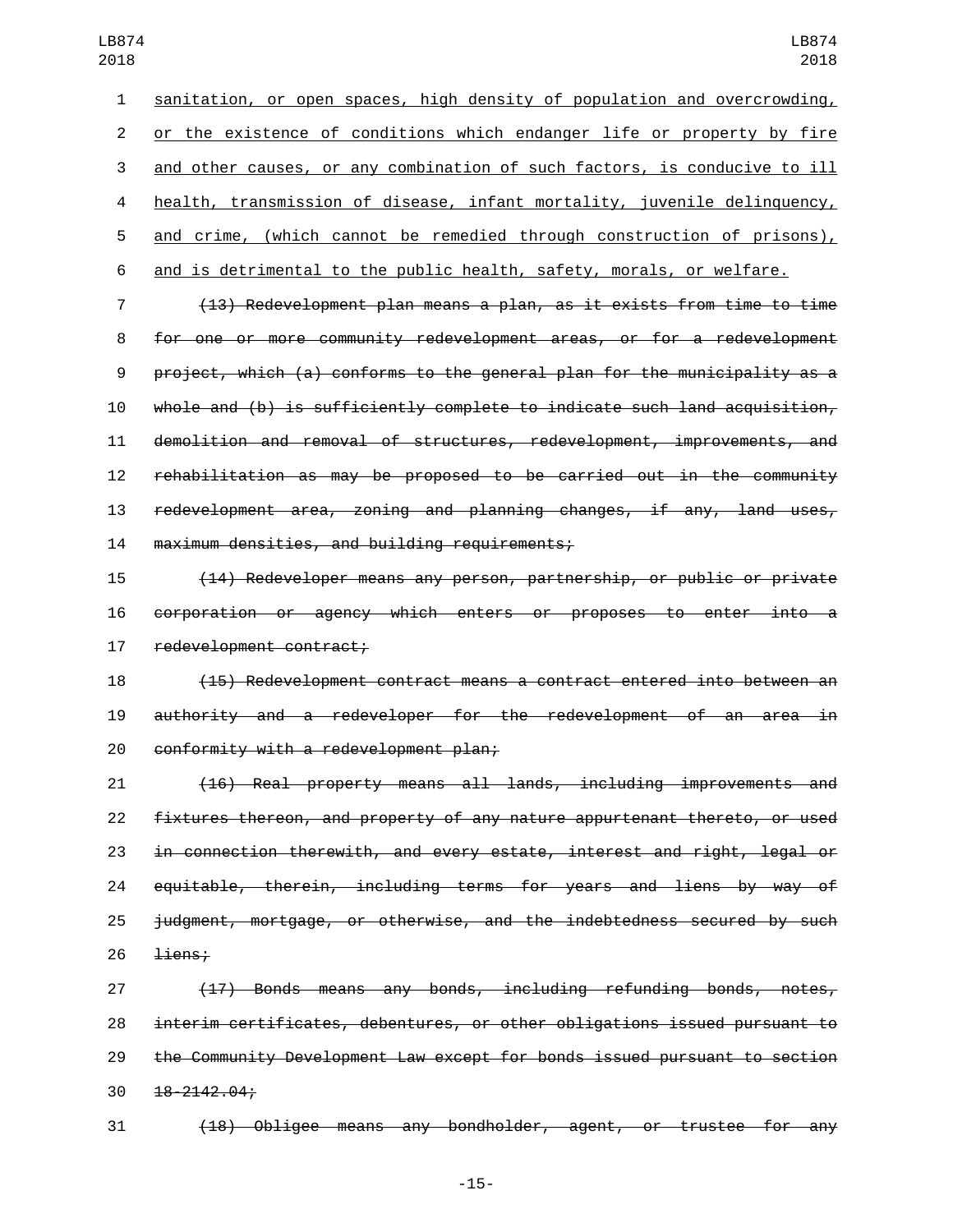bondholder, or lessor demising to any authority, established pursuant to section 18-2102.01, property used in connection with a redevelopment project, or any assignee or assignees of such lessor's interest or any part thereof, and the federal government when it is a party to any 5 contract with such authority;

 (19) Person means any individual, firm, partnership, limited liability company, corporation, company, association, joint-stock association, or body politic and includes any trustee, receiver, 9 assignee, or other similar representative thereof;

 (20) Community redevelopment area means a substandard and blighted area which the community redevelopment authority designates as 12 appropriate for a renewal project;

 (21) Redevelopment project valuation means the valuation for assessment of the taxable real property in a redevelopment project last certified for the year prior to the effective date of the provision 16 authorized in section 18-2147;

 (22) Enhanced employment area means an area not exceeding six hundred acres (a) within a community redevelopment area which is designated by an authority as eligible for the imposition of an occupation tax or (b) not within a community redevelopment area as may be 21 designated under section 18-2142.04;

 (23) Employee means a person employed at a business as a result of a 23 redevelopment project;

 (24) Employer-provided health benefit means any item paid for by the employer in total or in part that aids in the cost of health care services, including, but not limited to, health insurance, health savings accounts, and employer reimbursement of health care costs;

 (25) Equivalent employees means the number of employees computed by 29  $(a)$  dividing the total hours to be paid in a year by (b) the product of 30 forty times the number of weeks in a year;

(26) Business means any private business located in an enhanced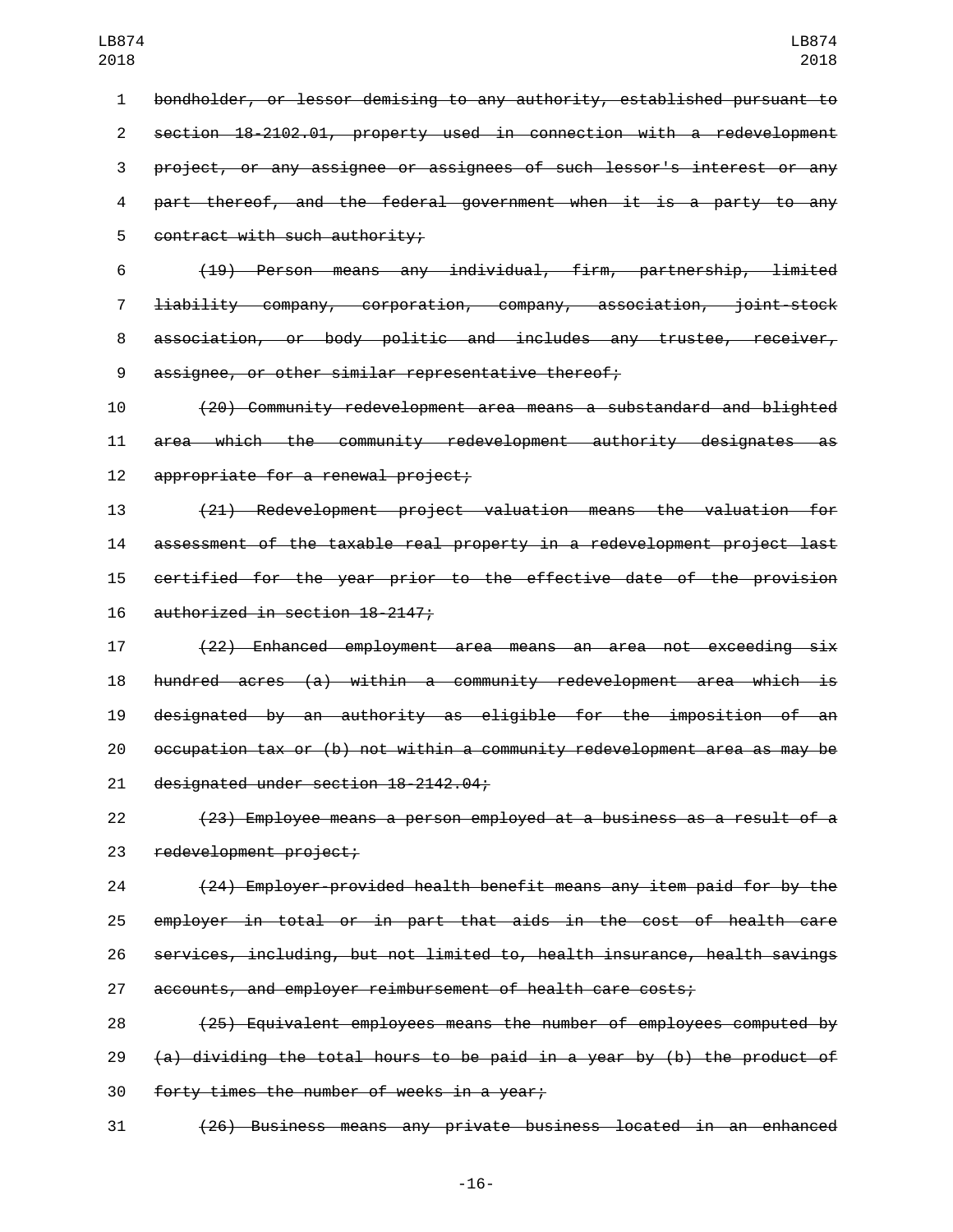1 employment area;

 (27) New investment means the value of improvements to real estate made in an enhanced employment area by a developer or a business;

 (28) Number of new employees means the number of equivalent employees that are employed at a business as a result of the redevelopment project during a year that are in excess of the number of equivalent employees during the year immediately prior to the year that a 8 redevelopment plan is adopted; and

(29) Occupation tax means a tax imposed under section 18-2142.02.

 Sec. 3. Section 18-2107, Reissue Revised Statutes of Nebraska, is 11 amended to read:

 18-2107 An authority shall constitute a public body corporate and politic, exercising public and essential governmental functions and having all the powers necessary or convenient to carry out and effectuate the purposes and provisions of the Community Development Law and sections 16 18-2147 to 18-2151, including the power:

 (1) To sue and to be sued; to have a seal and to alter the same at pleasure; to have perpetual succession; to make and execute contracts and other instruments necessary or convenient to the exercise of the powers of the authority; and to make and from time to time amend and repeal bylaws, rules, and regulations not inconsistent with the Community 22 Development Law;

 (2) To prepare or cause to be prepared and recommend redevelopment plans to the governing body of the city and to undertake and carry out redevelopment projects within its area of operation;

 (3) To arrange or contract for the furnishing or repair, by any person or agency, public or private, of services, privileges, works, streets, roads, public utilities, or other facilities for or in connection with a redevelopment project; and, notwithstanding anything to the contrary contained in the Community Development Law or any other provision of law, to agree to any conditions that it may deem reasonable

-17-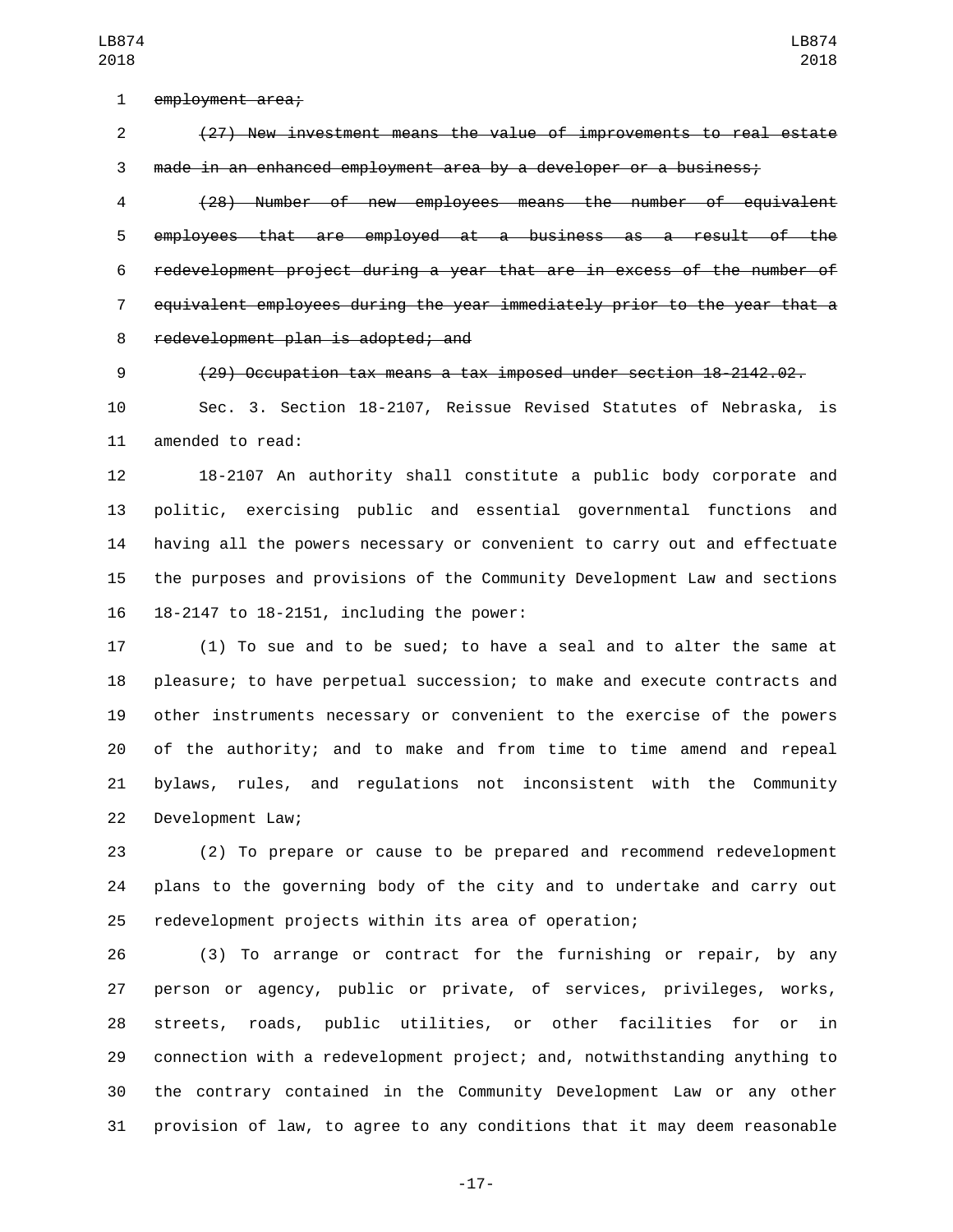and appropriate attached to federal financial assistance and imposed pursuant to federal law relating to the determination of prevailing salaries or wages or compliance with labor standards, in the undertaking or carrying out of a redevelopment project, and to include in any contract let in connection with such a project provisions to fulfill such federally imposed conditions as it may deem reasonable and appropriate;

 (4) Within its area of operation, to purchase, lease, obtain options upon, or acquire by gift, grant, bequest, devise, eminent domain, or otherwise any real or personal property or any interest therein, together with any improvements thereon, necessary or incidental to a redevelopment project; to hold, improve, clear, or prepare for redevelopment any such property; to sell, lease for a term not exceeding ninety-nine years, exchange, transfer, assign, subdivide, retain for its own use, mortgage, pledge, hypothecate, or otherwise encumber or dispose of any real or personal property or any interest therein; to enter into contracts with redevelopers of property containing covenants, restrictions, and conditions regarding the use of such property for residential, commercial, industrial, or recreational purposes or for public purposes in accordance with the redevelopment plan and such other covenants, restrictions, and conditions as the authority may deem necessary to prevent a recurrence of substandard and blighted areas or to effectuate the purposes of the Community Development Law; to make any of the covenants, restrictions, or conditions of the foregoing contracts covenants running with the land and to provide appropriate remedies for any breach of any such covenants or conditions, including the right in the authority to terminate such contracts and any interest in the property created pursuant thereto; to borrow money, issue bonds, and provide security for loans or bonds; to establish a revolving loan fund; to insure or provide for the insurance of any real or personal property or the operation of the authority against any risks or hazards, including the power to pay premiums on any such insurance; to enter into any

-18-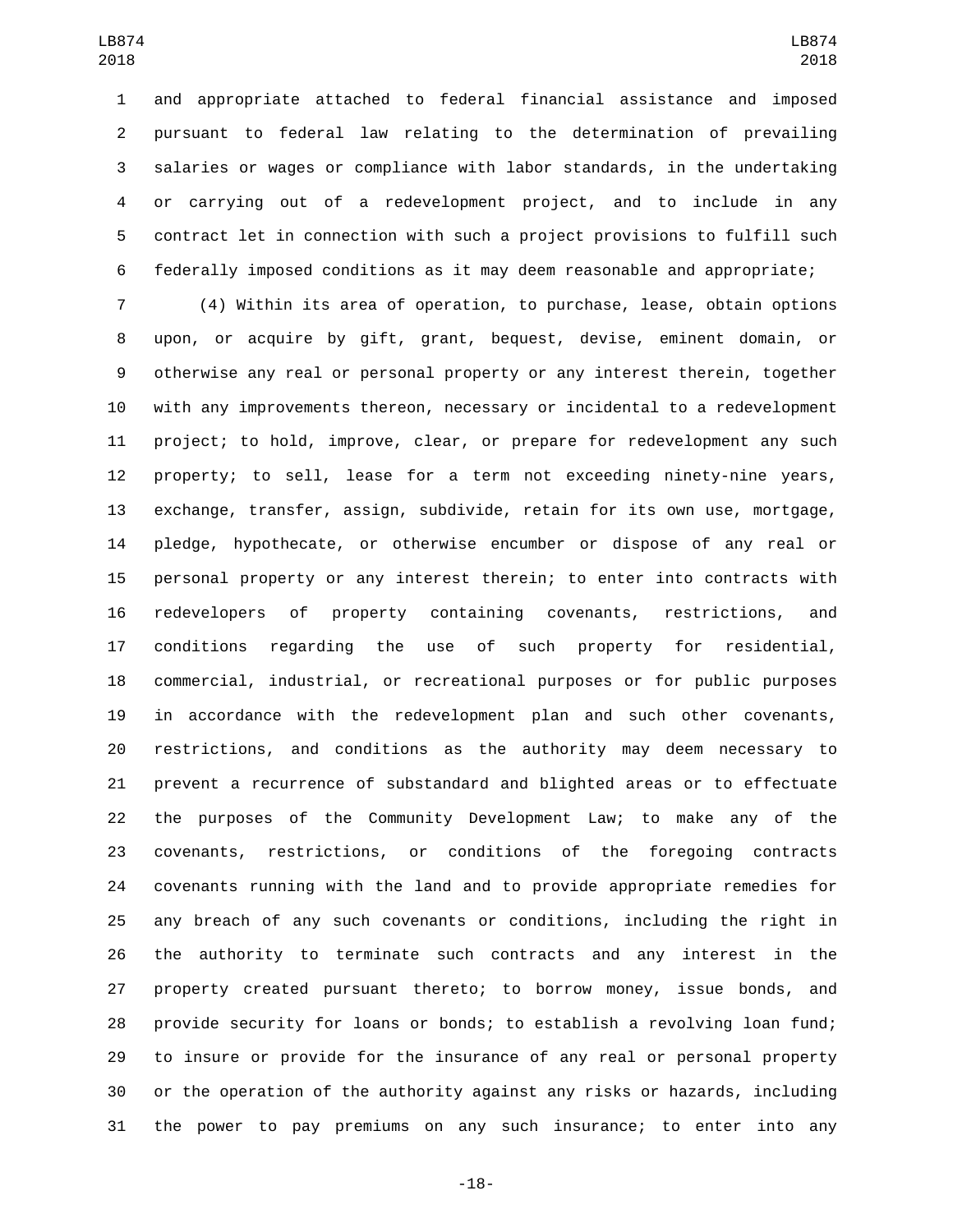contracts necessary to effectuate the purposes of the Community Development Law; and to provide grants, loans, or other means of financing to public or private parties in order to accomplish the 4 rehabilitation or redevelopment in accordance with a redevelopment plan, except that any loan made for the purpose of financing a redevelopment project that includes the division of taxes as provided in section 18-2147 shall only be used for such purpose, and the proceeds from repayment of such loan shall be deposited in the city's general fund and shall not be used to establish a revolving loan fund. No statutory provision with respect to the acquisition, clearance, or disposition of property by other public bodies shall restrict an authority exercising powers hereunder, in such functions, unless the Legislature shall 13 specifically so state;

 (5) To invest any funds held in reserves or sinking funds or any funds not required for immediate disbursement in property or securities in which savings banks or other banks may legally invest funds subject to their control; and to redeem its bonds at the redemption price established therein or to purchase its bonds at less than redemption price, and such bonds redeemed or purchased shall be canceled;

 (6) To borrow money and to apply for and accept advances, loans, grants, contributions, and any other form of financial assistance from the federal government, from the state, county, municipality, or other public body, or from any sources, public or private, including charitable funds, foundations, corporations, trusts, or bequests, for purposes of the Community Development Law, to give such security as may be required, and to enter into and carry out contracts in connection therewith; and notwithstanding any other provision of law, to include in any contract for financial assistance with the federal government for a redevelopment project such conditions imposed pursuant to federal law as the authority may deem reasonable and appropriate and which are not inconsistent with 31 the purposes of the Community Development Law;

-19-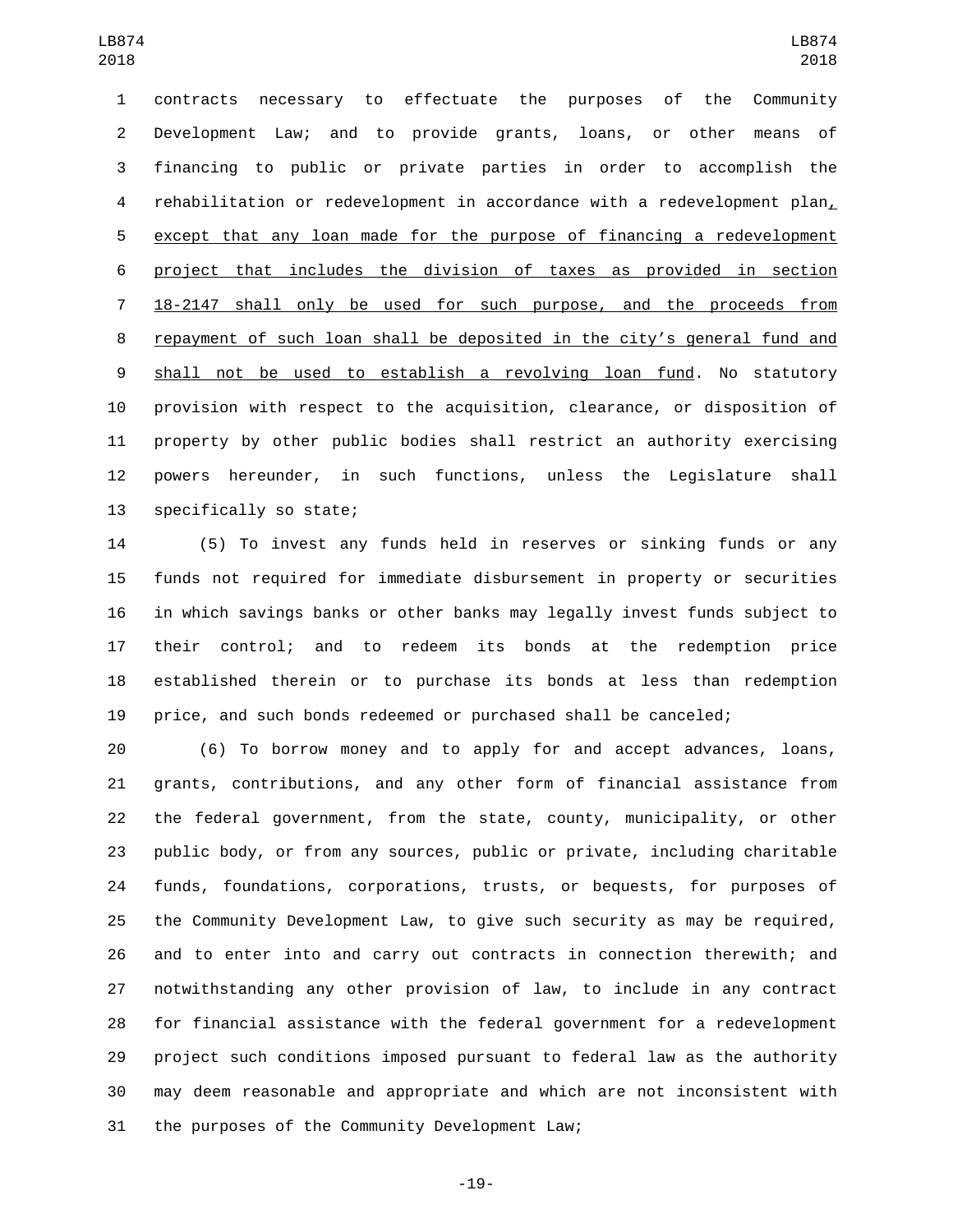(7) Acting through one or more members of an authority or other persons designated by the authority, to conduct examinations and investigations and to hear testimony and take proof under oath at public or private hearings on any matter material for its information; to administer oaths and to issue commissions for the examination of witnesses who are outside of the state or unable to attend before the authority or excused from attendance; and to make available to appropriate agencies or public officials, including those charged with the duty of abating or requiring the correction of nuisances or like conditions, demolishing unsafe or insanitary structures, or eliminating conditions of blight within its area of operation, its findings and recommendations with regard to any building or property where conditions exist which are dangerous to the public health, safety, morals, or 14 welfare;

 (8) Within its area of operation, to make or have made all surveys, appraisals, studies, and plans, but not including the preparation of a general plan for the community, necessary to the carrying out of the purposes of the Community Development Law and to contract or cooperate with any and all persons or agencies, public or private, in the making and carrying out of such surveys, appraisals, studies, and plans;

 (9) To prepare plans and provide reasonable assistance for the relocation of families, business concerns, and others displaced from a redevelopment project area to permit the carrying out of the redevelopment project to the extent essential for acquiring possession of and clearing such area or parts thereof; and to make relocation payments to or with respect to such persons for moving expenses and losses of property for which reimbursement or compensation is not otherwise made, including the making of such payments financed by the federal government;

 (10) To make such expenditures as may be necessary to carry out the purposes of the Community Development Law; and to make expenditures from funds obtained from the federal government without regard to any other

-20-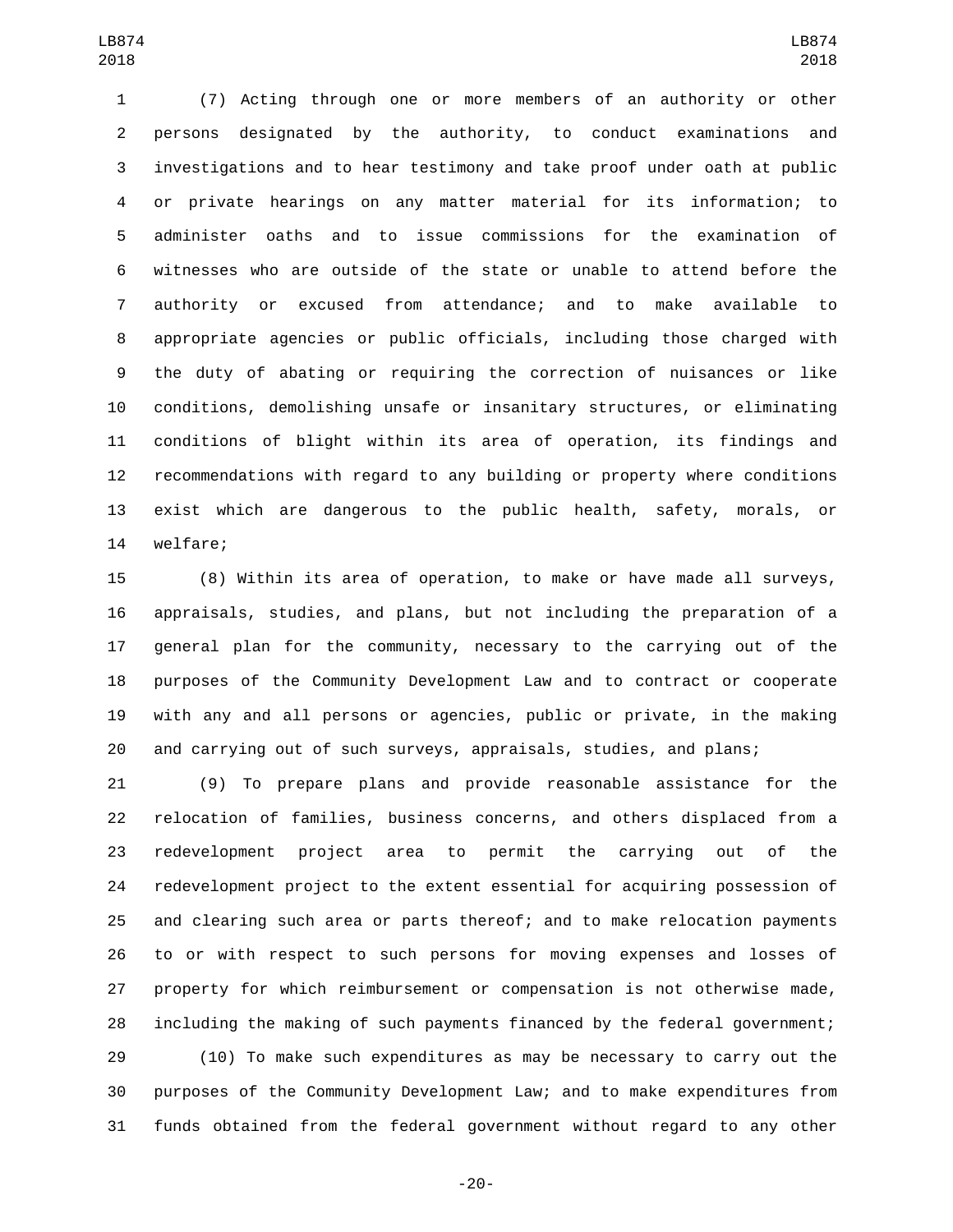laws pertaining to the making and approval of appropriations and 2 expenditures;

 (11) To certify on or before September 20 of each year to the governing body of the city the amount of tax to be levied for the succeeding fiscal year for community redevelopment purposes, not to exceed two and six-tenths cents on each one hundred dollars upon the taxable value of the taxable property in such city, which levy is subject to allocation under section 77-3443 on and after July 1, 1998. The governing body shall levy and collect the taxes so certified at the same time and in the same manner as other city taxes are levied and collected, and the proceeds of such taxes, when due and as collected, shall be set aside and deposited in the special account or accounts in which other revenue of the authority is deposited. Such proceeds shall be employed to assist in the defraying of any expenses of redevelopment plans and projects, including the payment of principal and interest on any bonds issued to pay the costs of any such plans and projects;

 (12) To exercise all or any part or combination of powers granted in 18 this section;

 (13) To plan, undertake, and carry out neighborhood development programs consisting of redevelopment project undertakings and activities in one or more community redevelopment areas which are planned and carried out on the basis of annual increments in accordance with the Community Development Law and sections 18-2145 and 18-2146 for planning 24 and carrying out redevelopment projects;

 (14) To agree with the governing body of the city for the imposition of an occupation tax for an enhanced employment area; and

 (15) To demolish any structure determined by the governing body of the city to be unsafe or unfit for human occupancy in accordance with 29 section 18-1722.01.

 Sec. 4. Section 18-2109, Reissue Revised Statutes of Nebraska, is 31 amended to read:

-21-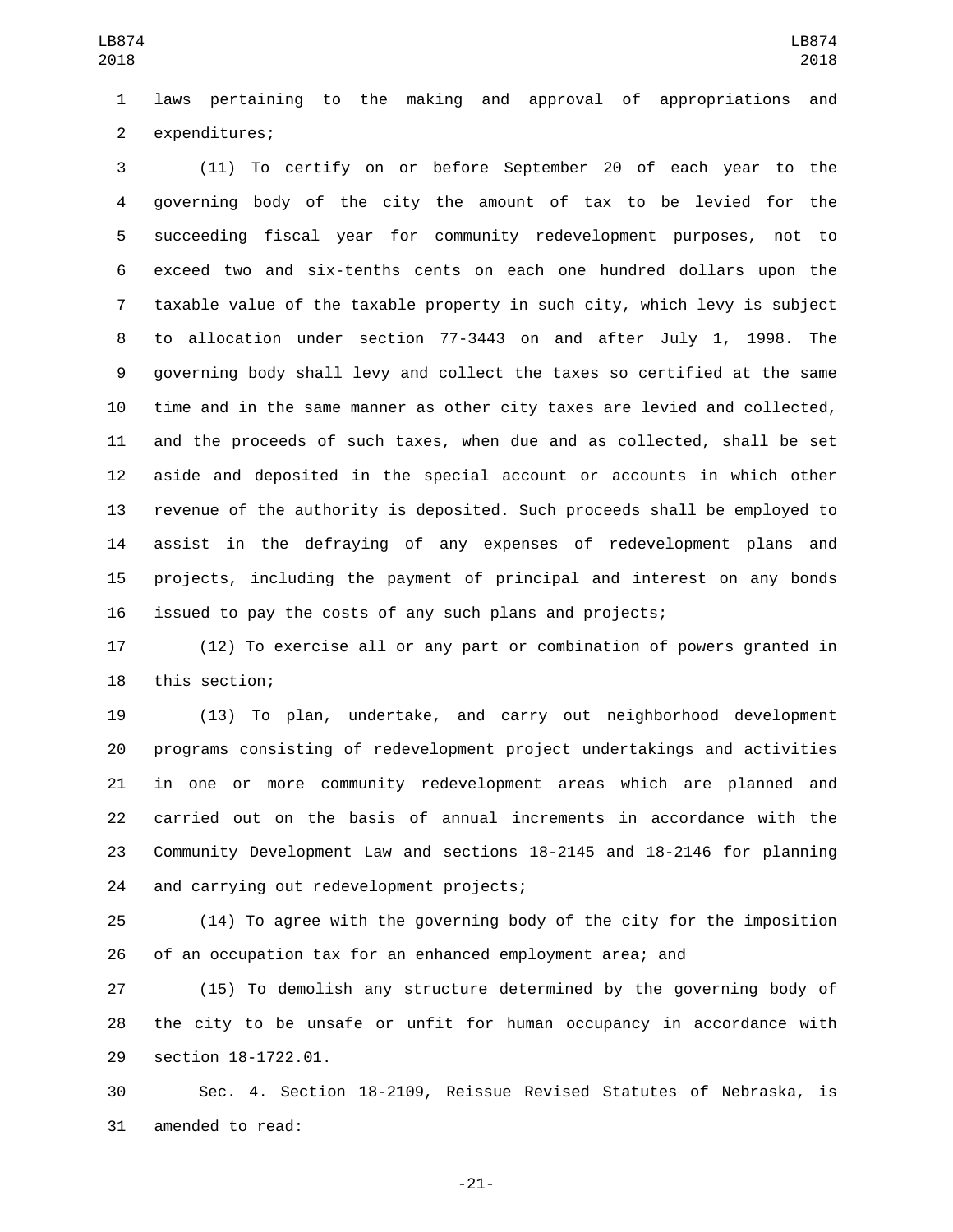18-2109 (1) An authority shall not prepare a redevelopment plan for a redevelopment project area unless the governing body of the city in which such area is located has, by resolution adopted after the public hearings required under this section a public hearing with notice provided as specified in section 18-2115, declared such area to be a substandard and blighted area in need of redevelopment.

 (2) Prior to making such declaration, the The governing body of the city shall conduct a study or an analysis on whether the area is 9 substandard and blighted and shall submit the question of whether such an area is substandard and blighted to the planning commission or board of 11 the city for its review and recommendation—prior to making its 12 declaration. The planning commission or board shall hold a public hearing 13 on the question after giving reasonable public notice thereof by publication at least once a week for two consecutive weeks in a legal newspaper in or of general circulation in the community, the time of the hearing to be at least ten days from the last publication. The notice shall describe the time, date, place, and purpose of the hearing, shall specifically identify the area to be declared substandard and blighted, and shall provide information on where to find copies of the substandard and blighted study or analysis conducted pursuant to this subsection. In addition, the governing body of the city or such other division of the city or person as the governing body shall designate shall, at least ten days prior to the public hearing, provide notice of the hearing to each registered neighborhood association whose area of representation is located in whole or in part within a one-mile radius of the area to be declared substandard and blighted in the manner requested by the association and mail notice of the hearing by certified mail, return receipt requested, to the president or chairperson of the governing body 29 of each county, school district, community college area, educational service unit, and natural resources district in which the real property to be declared substandard and blighted is located. Such notice shall set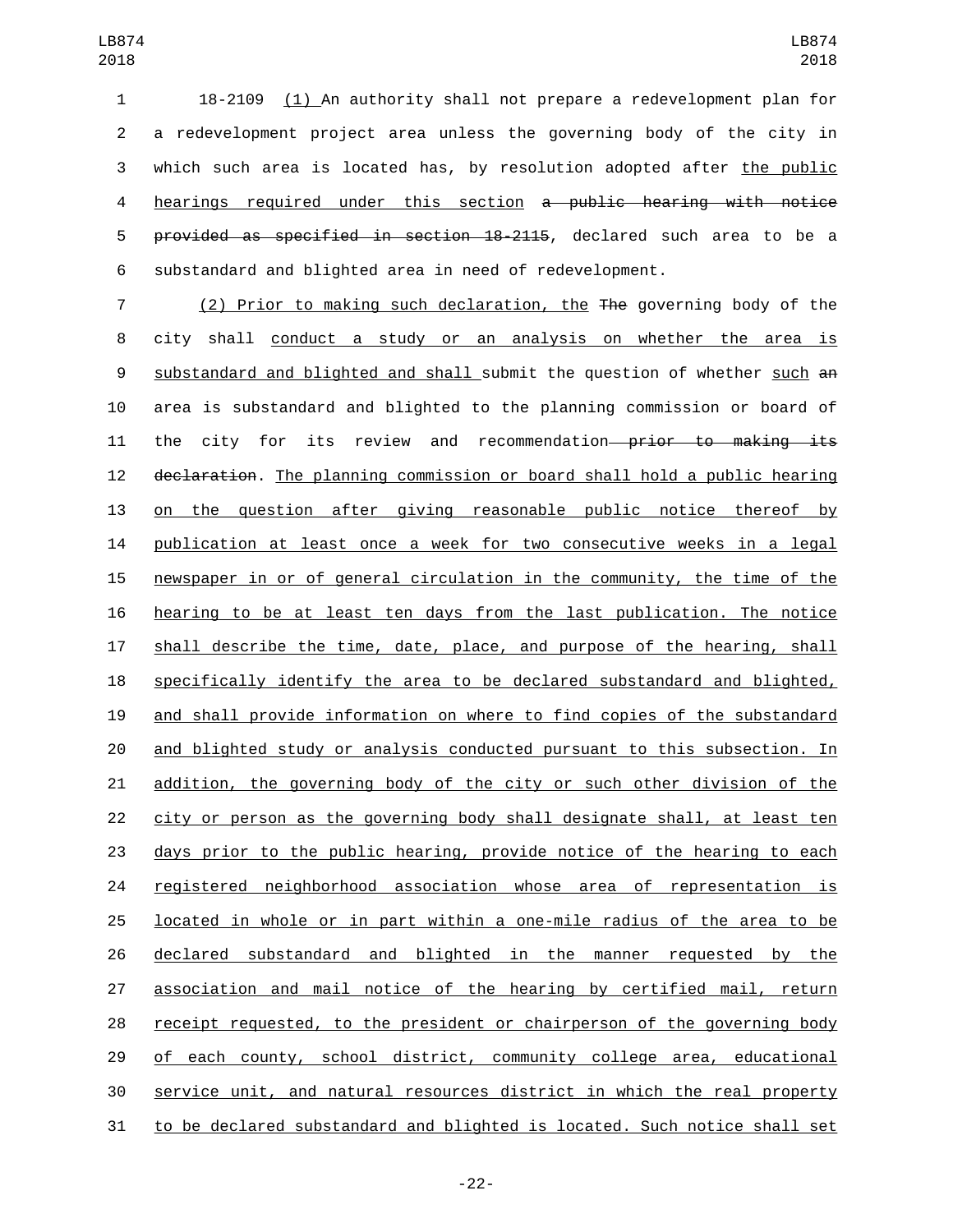out the time, date, place, and purpose of the hearing, shall include a map of sufficient size to show the area to be declared substandard and blighted, and shall provide information on where to find copies of the substandard and blighted study or analysis conducted pursuant to this subsection. The planning commission or board shall submit its written recommendations to the governing body of the city within thirty days 7 after the public hearing receipt of the request. Upon receipt of the recommendations or after thirty days if no recommendation is received, the governing body may make its declaration.9

 (3) Upon receipt of the recommendations of the planning commission or board, the governing body shall hold a public hearing on the question of whether the area is substandard and blighted after giving reasonable public notice thereof by publication at least once a week for two consecutive weeks in a legal newspaper in or of general circulation in the community, the time of the hearing to be at least ten days from the last publication. The notice shall describe the time, date, place, and purpose of the hearing, shall specifically identify the area to be declared substandard and blighted, and shall provide information on where to find copies of the substandard and blighted study or analysis conducted pursuant to subsection (2) of this section. In addition, the governing body or such other division of the city or person as the governing body shall designate shall, at least ten days prior to the public hearing, provide notice of the hearing to each registered neighborhood association whose area of representation is located in whole or in part within a one-mile radius of the area to be declared substandard and blighted in the manner requested by the association and mail notice of the hearing by certified mail, return receipt requested, to the president or chairperson of the governing body of each county, school district, community college area, educational service unit, and natural resources district in which the real property to be declared substandard and blighted is located. Such notice shall set out the time,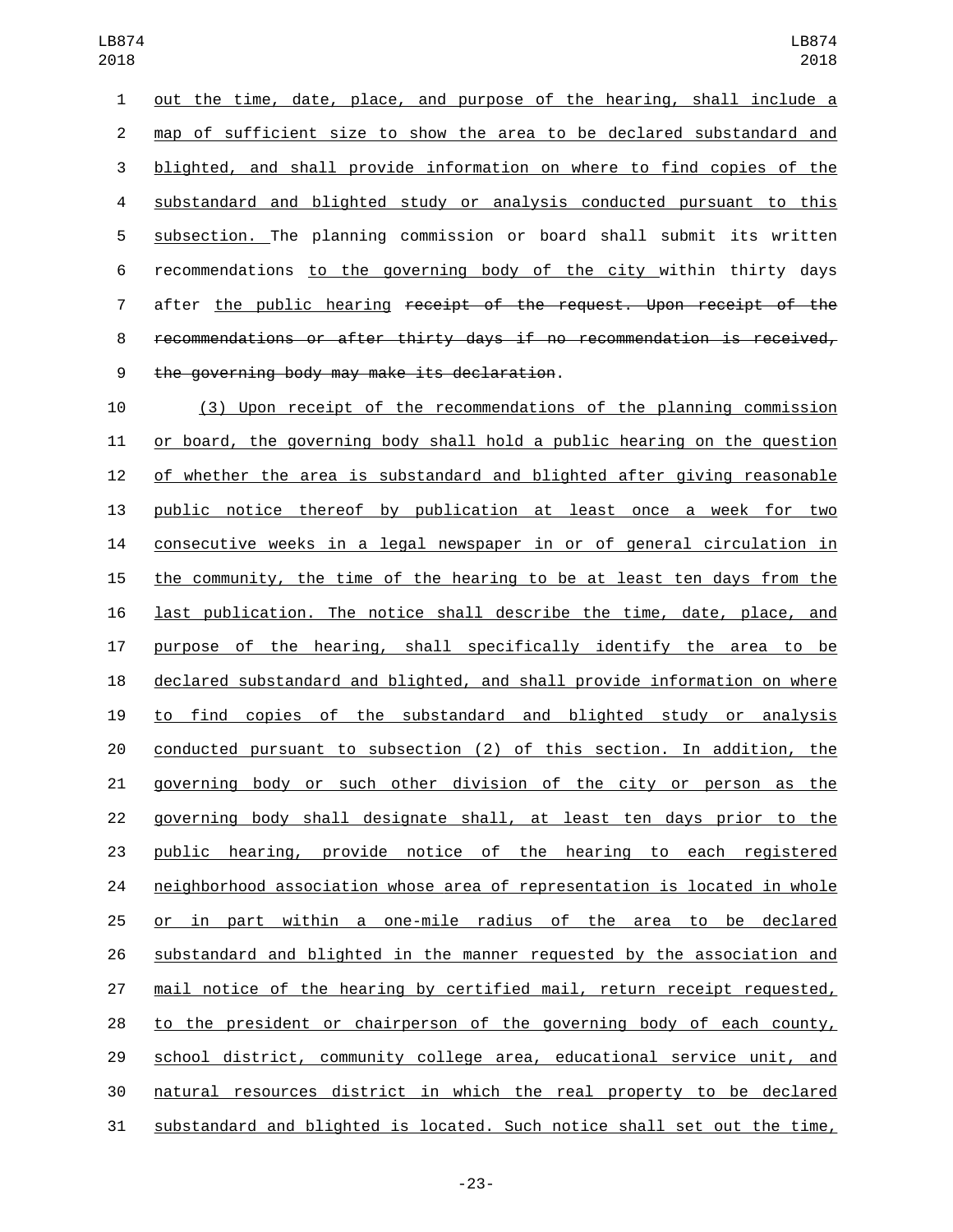date, place, and purpose of the hearing, shall include a map of sufficient size to show the area to be declared substandard and blighted, and shall provide information on where to find copies of the substandard and blighted study or analysis conducted pursuant to subsection (2) of this section. At the public hearing, all interested parties shall be afforded a reasonable opportunity to express their views respecting the proposed declaration. After such hearing, the governing body of the city may make its declaration.8 (4) Each neighborhood association desiring to receive notice of any hearing required under this section shall register with the city's planning department or, if there is no planning department, with the city clerk. The registration shall include a description of the area of representation of the association, the name of and contact information for the individual designated by the association to receive the notice on its behalf, and the requested manner of service, whether by email, first- class mail, or certified mail. Registration of the neighborhood association for the purposes of this section shall be accomplished in accordance with such other rules and regulations as may be adopted and 19 promulgated by the city.

 (5) Copies of each substandard and blighted study or analysis conducted pursuant to subsection (2) of this section shall be posted on the city's public web site or made available for public inspection at a 23 location designated by the city.

 Sec. 5. Section 18-2113, Reissue Revised Statutes of Nebraska, is 25 amended to read:

 18-2113 (1) Prior to recommending a redevelopment plan to the governing body for approval, an authority shall consider whether the proposed land uses and building requirements in the redevelopment project area are designed with the general purpose of accomplishing, in conformance with the general plan, a coordinated, adjusted, and harmonious development of the city and its environs which will, in

-24-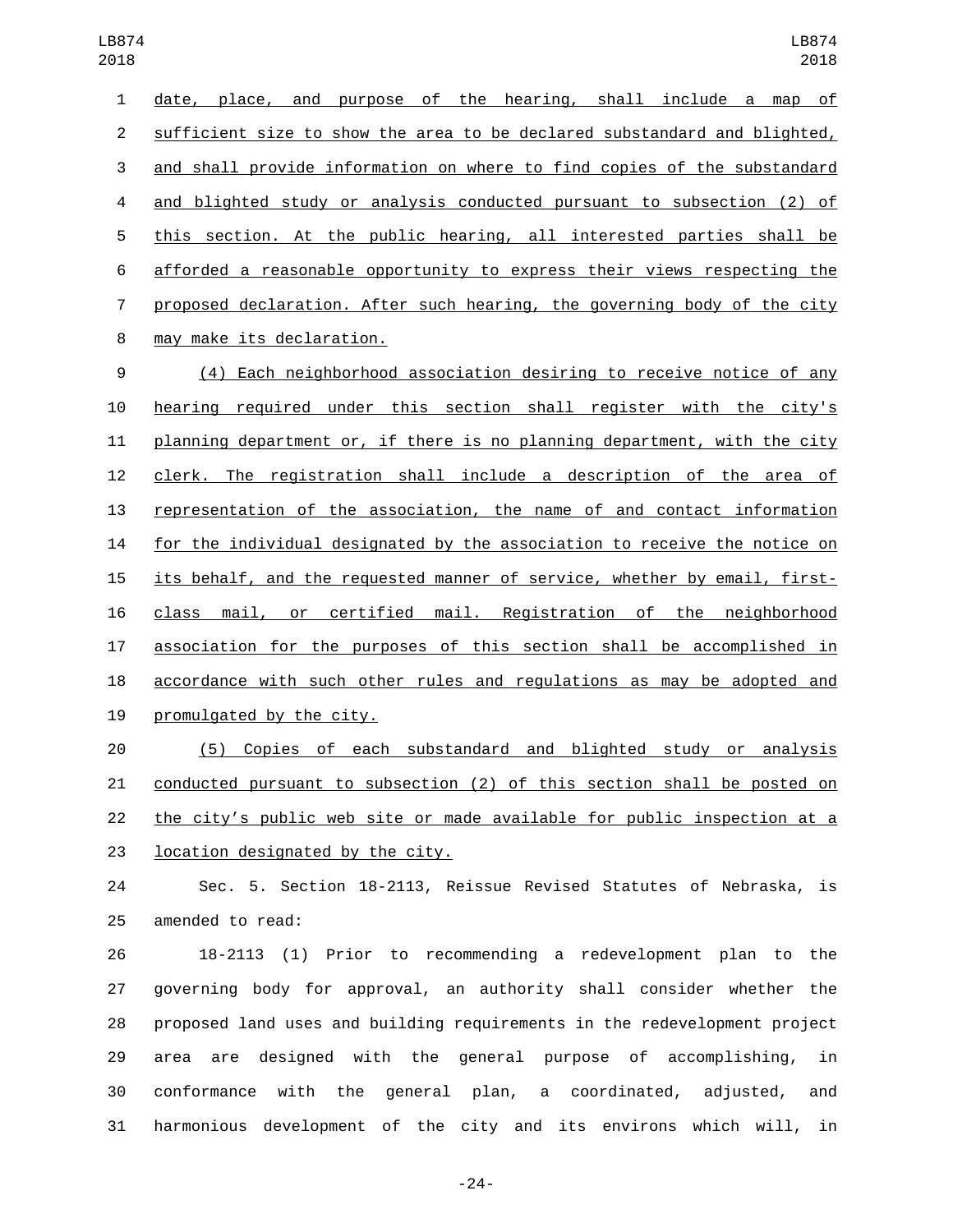accordance with present and future needs, promote health, safety, morals, order, convenience, prosperity, and the general welfare, as well as efficiency and economy in the process of development, including, among other things, adequate provision for traffic, vehicular parking, the promotion of safety from fire, panic, and other dangers, adequate provision for light and air, the promotion of the healthful and convenient distribution of population, the provision of adequate transportation, water, sewerage, and other public utilities, schools, parks, recreational and community facilities, and other public requirements, the promotion of sound design and arrangement, the wise and efficient expenditure of public funds, and the prevention of the recurrence of insanitary or unsafe dwelling accommodations or conditions 13 of blight.

 (2) The authority shall conduct a cost-benefit analysis for each redevelopment project whose redevelopment plan includes the division of taxes as provided in use of funds authorized by section 18-2147. In conducting the cost-benefit analysis, the authority shall use a cost- benefit model developed for use by local projects. Any cost-benefit model used by the authority shall consider and analyze the following factors:

 (a) Tax shifts resulting from the division of taxes as provided in approval of the use of funds pursuant to section 18-2147;

 (b) Public infrastructure and community public service needs impacts and local tax impacts arising from the approval of the redevelopment 24 project;

 (c) Impacts on employers and employees of firms locating or expanding within the boundaries of the area of the redevelopment project; (d) Impacts on other employers and employees within the city or village and the immediate area that are located outside of the boundaries 29 of the area of the redevelopment project; and

 (e) Impacts on the student populations of school districts within 31 the city or village; and

-25-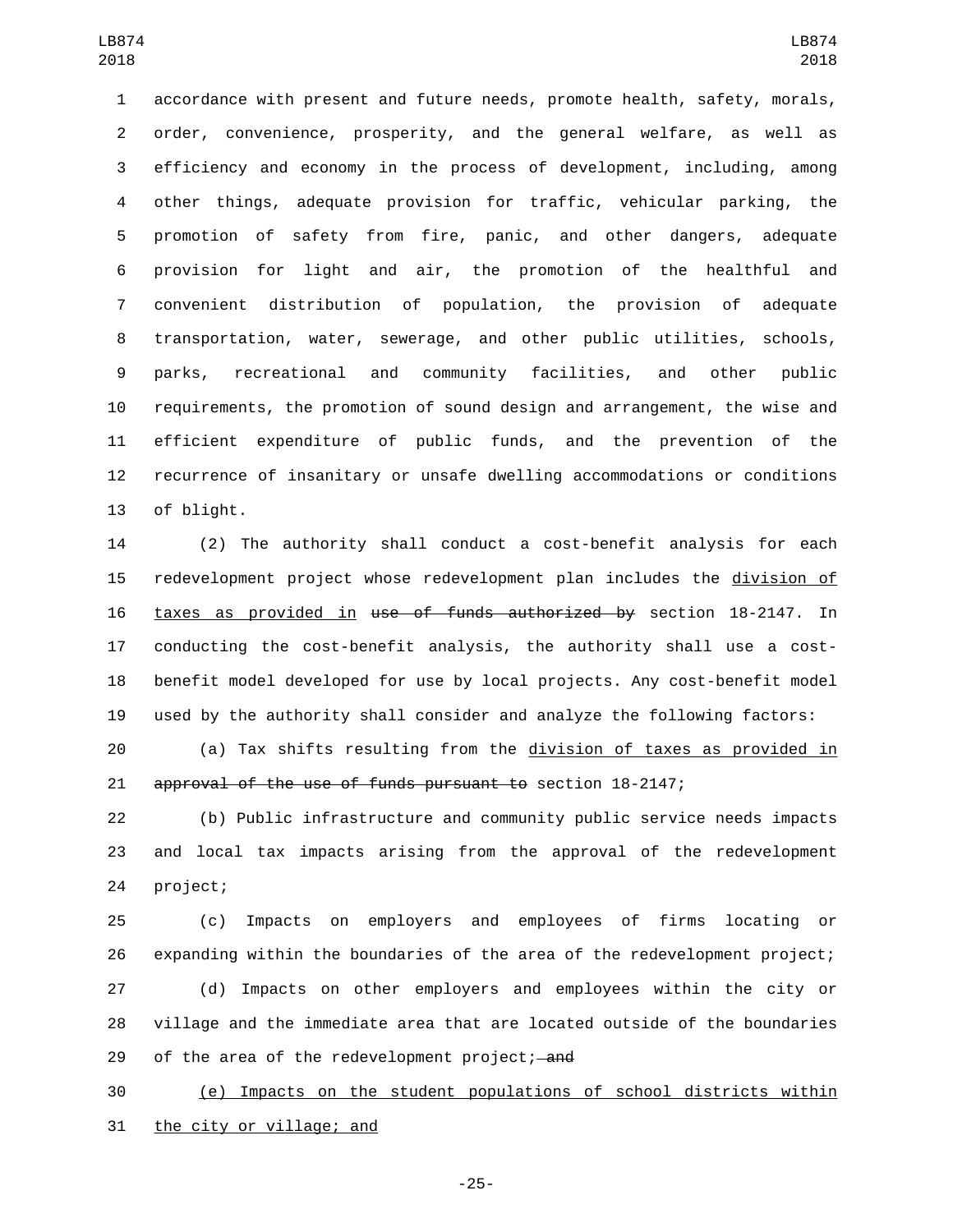(f) (e) Any other impacts determined by the authority to be relevant to the consideration of costs and benefits arising from the redevelopment 3 project. (3) Copies of each cost-benefit analysis conducted pursuant to subsection (2) of this section shall be posted on the city's public web site or made available for public inspection at a location designated by 7 the city. (4) A redevelopment project that includes the division of taxes as provided in section 18-2147 shall not provide for the reimbursement of costs incurred prior to approval of the redevelopment project, except for 11 costs relating to: (a) The preparation of materials and applications related to the 13 redevelopment project, as required by the city; (b) The preparation of a cost-benefit analysis conducted pursuant to 15 this section; (c) The preparation of a redevelopment contract; (d) The preparation of bond and other financing instruments; (e) Land acquisition and related due diligence activities, including, but not limited to, surveys and environmental studies; and (f) Site demolition.20 Sec. 6. Section 18-2115, Revised Statutes Cumulative Supplement, 22 2016, is amended to read: 18-2115 (1) The planning commission or board of the city shall hold a public hearing on any redevelopment plan or substantial modification thereof recommended by the authority after giving reasonable public notice thereof by publication at least once a week for two consecutive weeks in a legal newspaper in or of general circulation in the community, the time of the hearing to be at least ten days from the last publication. The notice shall describe the time, date, place, and purpose of the hearing, shall specifically identify the area to be redeveloped under the plan, and shall provide information on where to find copies of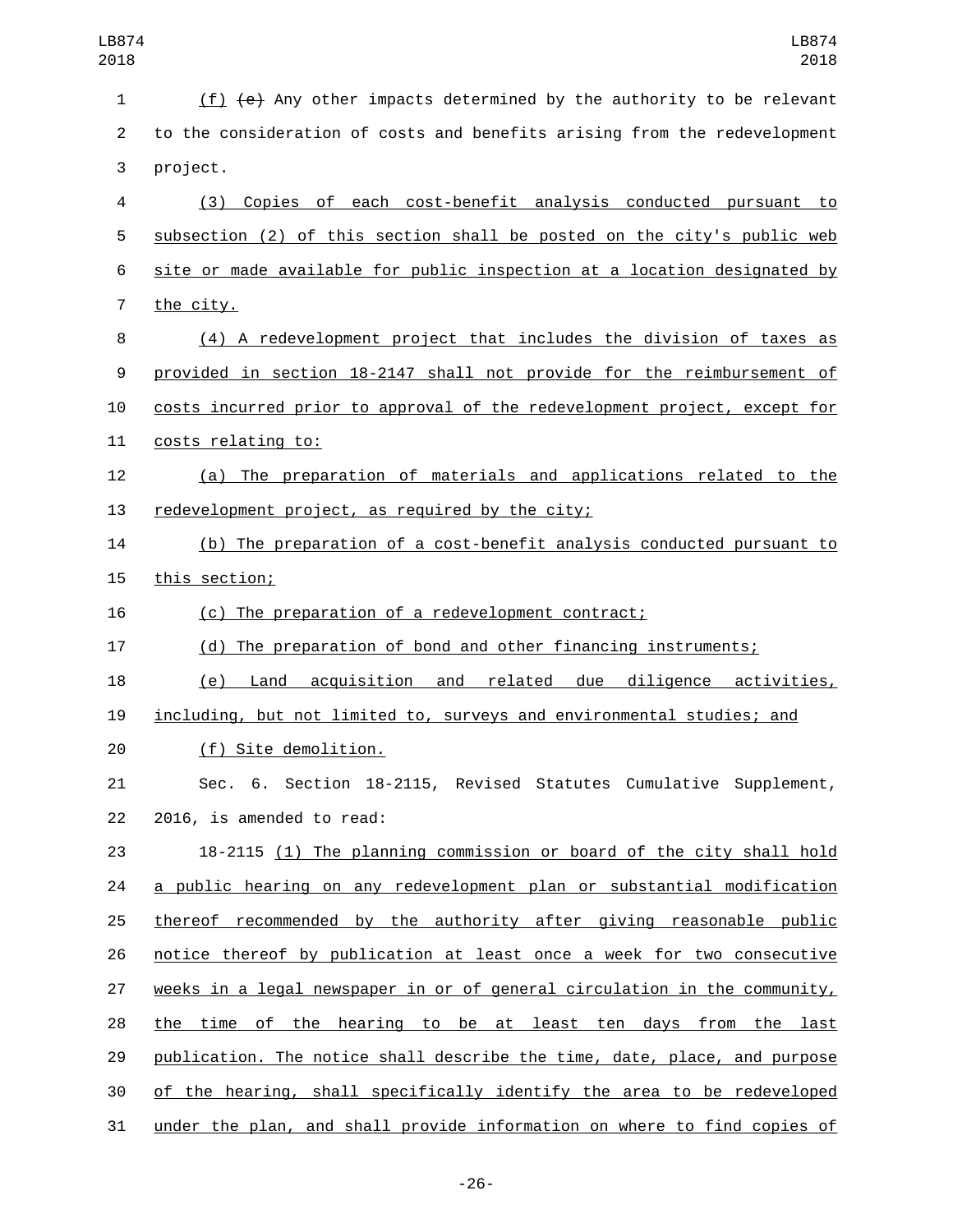any cost-benefit analysis conducted pursuant to section 18-2113. In addition, the governing body of the city or such other division of the city or person as the governing body shall designate shall, at least ten days prior to the public hearing, provide notice of the hearing to each registered neighborhood association whose area of representation is located in whole or in part within a one-mile radius of the area to be redeveloped in the manner requested by the association and mail notice of the hearing by certified mail, return receipt requested, to the president or chairperson of the governing body of each county, school district, community college area, educational service unit, and natural resources district in which the real property subject to such plan or major modification is located. Such notice shall set out the time, date, place, and purpose of the hearing, shall include a map of sufficient size to show the area to be redeveloped, and shall provide information on where to find copies of any cost-benefit analysis conducted pursuant to section 16 18-2113.

 (2) After the hearing required under subsection (1) of this section, 18 the  $(1)$  The governing body of the city shall hold a public hearing on any redevelopment plan or substantial modification thereof recommended by the 20 authority<sub> $\tau$ </sub> after giving reasonable public notice thereof by publication at least once a week for two consecutive weeks in a legal newspaper in or of general circulation in the community, the time of the hearing to be at least ten days from the last publication. The notice shall describe the 24 time, date, place, and purpose of the hearing, and shall specifically identify the area to be redeveloped under the plan, and shall provide information on where to find copies of any cost-benefit analysis 27 conducted pursuant to section 18-2113. In addition <del>. All interested</del> parties shall be afforded at such public hearing a reasonable opportunity to express their views respecting the proposed redevelopment plan.(2) Except as provided in subsection (3) of this section, the governing body of the city or such other division of the city or person as the governing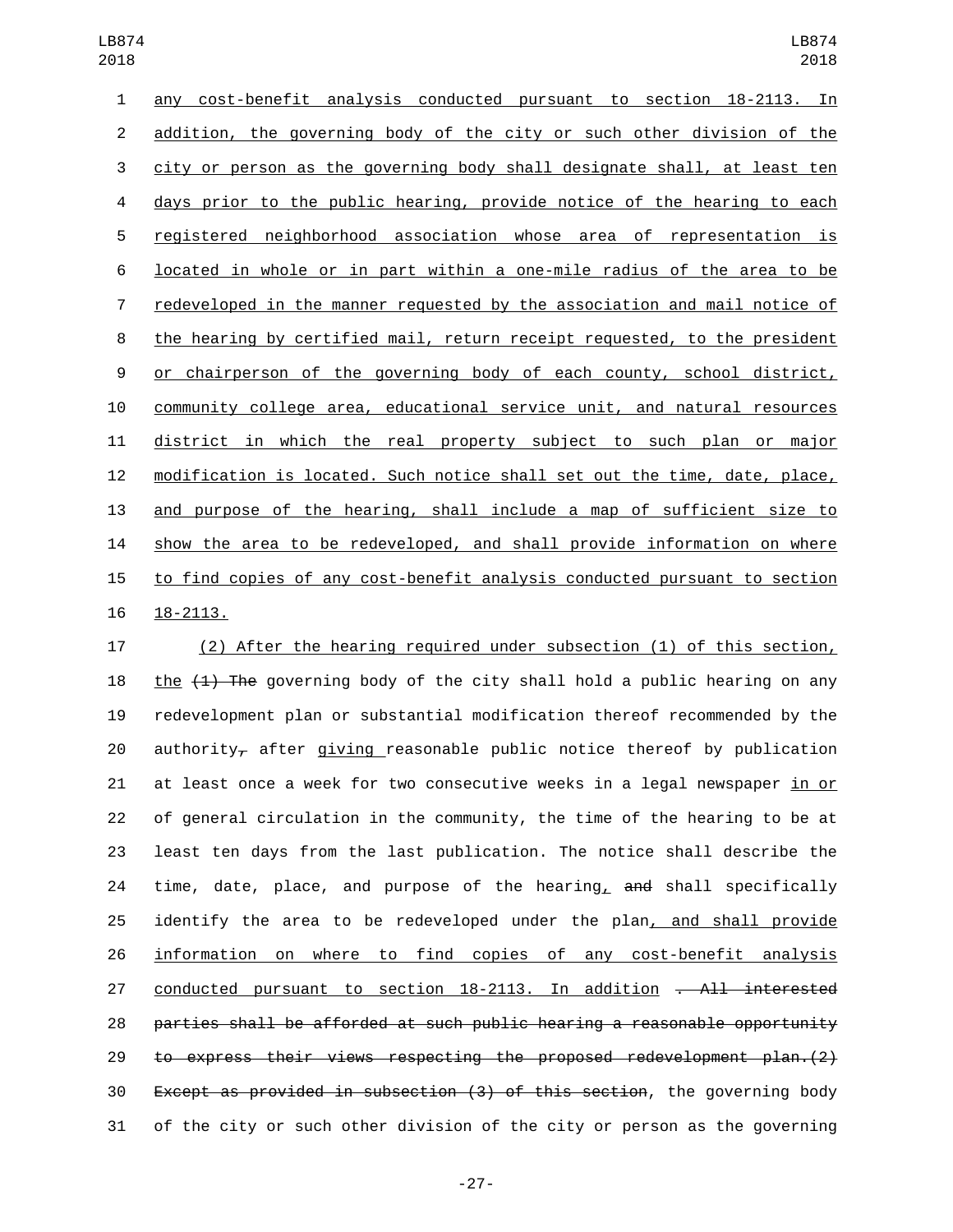body shall designate shall, at least ten days prior to the public hearing 2 required by subsection (1) of this section, provide notice of the hearing to each registered neighborhood association whose area of representation is located in whole or in part within a one-mile radius of the area to be redeveloped in the manner requested by the association and mail notice of the hearing by first-class United States mail, postage prepaid, or by certified mail, return receipt requested, to the president or chairperson of the governing body of each county, school district, community college area, educational service unit, and natural resources district in which the real property subject to such plan or major modification is located and whose property tax receipts would be directly affected. Such The notice shall set out the time, date, place, and purpose of the hearing, and shall include a map of sufficient size to show the area to be 14 redeveloped, and shall provide information on where to find copies of any cost-benefit analysis conducted pursuant to section 18-2113. At the public hearing, all interested parties shall be afforded a reasonable 17 opportunity to express their views respecting the proposed redevelopment 18 plan.

 (3) If the planning board or planning commission of the city will conduct a public hearing on the redevelopment plan or substantial modification thereof, the governing body of the city or such other division of the city or person as the governing body shall designate shall, at least ten days prior to the public hearing, provide notice of the hearing to each registered neighborhood association whose area of representation is located in whole or in part within a one-mile radius of the area to be redeveloped in the manner requested by the association and mail notice of the hearing by first-class United States mail, postage prepaid, or by certified mail to the president or chairperson of the governing body of each county, school district, community college, educational service unit, and natural resources district in which the real property subject to such plan or major modification is located and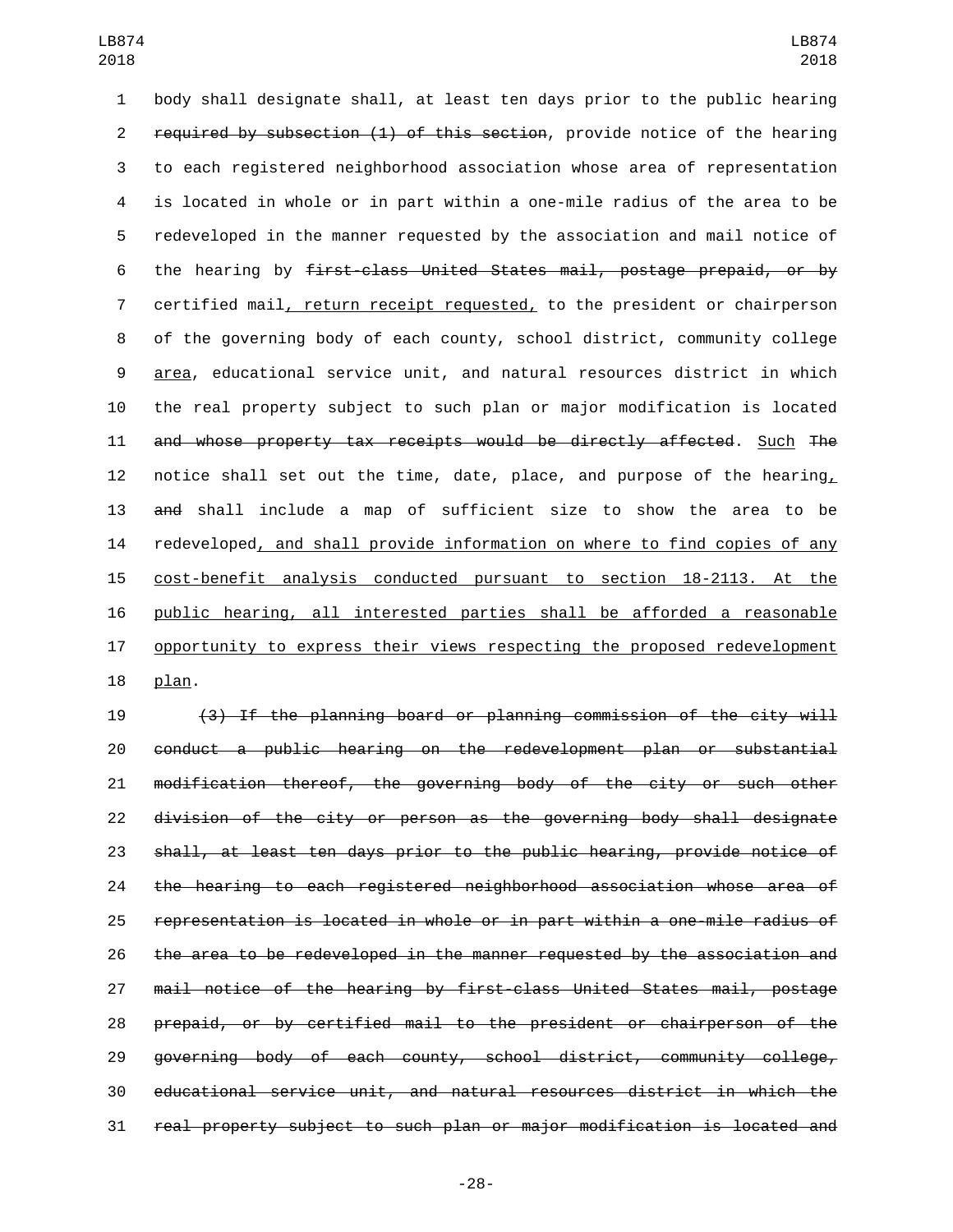whose property tax receipts would be directly affected. The notice shall 2 set out the time, date, place, and purpose of the hearing and shall include a map of sufficient size to show the area to be redeveloped. If the registered neighborhood association has been given notice of the public hearing to be held by the planning board or planning commission in conformity with the provisions of this subsection, the governing body or its designee shall not be required to comply with the notice requirements 8 of subsection (2) of this section.

 (3) (4) Each neighborhood association desiring to receive notice of 10 any hearing required under as provided in this section shall register with the city's planning department or, if there is no planning department, with the city clerk. The registration shall include a description of the area of representation of the association, the name of and contact information for the individual designated by the association to receive the notice on its behalf, and the requested manner of service, whether by email, first-class mail, or certified or regular, certified, 17 or registered mail. Registration of the neighborhood association for the purposes of this section shall be accomplished in accordance with such other rules and regulations as may be adopted and promulgated by the 20 city.

 Sec. 7. Section 18-2116, Reissue Revised Statutes of Nebraska, is 22 amended to read:

 18-2116 (1) Following the public hearings required under section 24 18-2115 such hearing, the governing body may approve a redevelopment plan if (a) it finds that the plan is feasible and in conformity with the general plan for the development of the city as a whole and the plan is in conformity with the legislative declarations and determinations set forth in the Community Development Law and (b) it finds that, if the plan uses funds authorized in section 18-2147, (i) the redevelopment project in the plan would not be economically feasible without the use of tax-increment financing, (ii) the redevelopment project would not occur in

-29-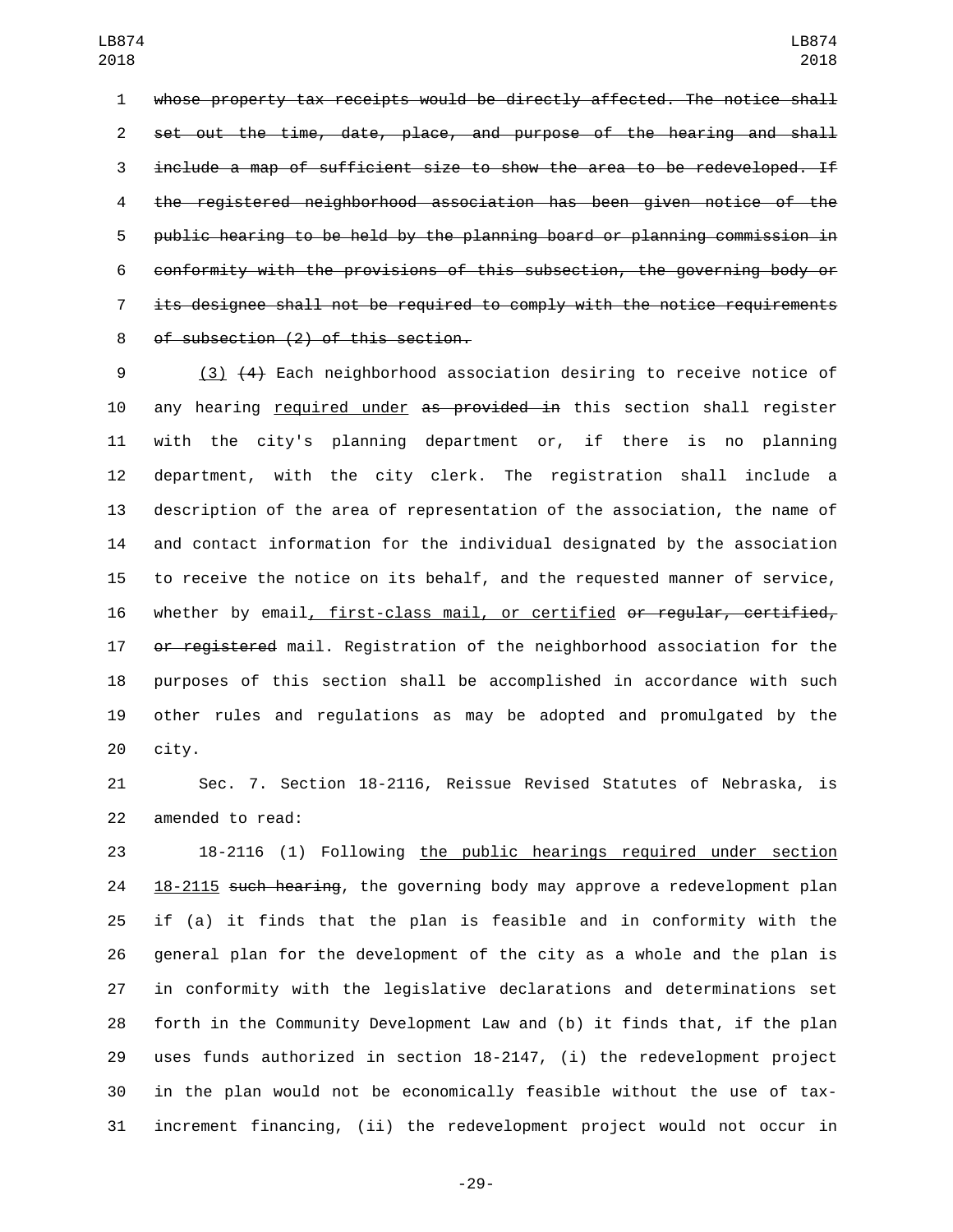the community redevelopment area without the use of tax-increment financing, and (iii) the costs and benefits of the redevelopment project, including costs and benefits to other affected political subdivisions, the economy of the community, and the demand for public and private services have been analyzed by the governing body and have been found to be in the long-term best interest of the community impacted by the 7 redevelopment project.

 (2) In connection with the approval of any redevelopment plan which includes the designation of an enhanced employment area, the governing body may approve the redevelopment plan if it determines that any new investment within such enhanced employment area will result in at least (a) two new employees and new investment of one hundred twenty-five thousand dollars in counties with fewer than fifteen thousand inhabitants, (b) five new employees and new investment of two hundred fifty thousand dollars in counties with at least fifteen thousand inhabitants but fewer than twenty-five thousand inhabitants, (c) ten new employees and new investment of five hundred thousand dollars in counties with at least twenty-five thousand inhabitants but fewer than fifty thousand inhabitants, (d) fifteen new employees and new investment of one million dollars in counties with at least fifty thousand inhabitants but fewer than one hundred thousand inhabitants, (e) twenty new employees and new investment of one million five hundred thousand dollars in counties with at least one hundred thousand inhabitants but fewer than two hundred thousand inhabitants, (f) twenty-five new employees and new investment of two million dollars in counties with at least two hundred thousand inhabitants but fewer than four hundred thousand inhabitants, or (g) thirty new employees and new investment of three million dollars in counties with at least four hundred thousand inhabitants. Any business that has one hundred thirty-five thousand square feet or more and annual gross sales of ten million dollars or more shall provide an employer-provided health benefit of at least three thousand dollars annually to

-30-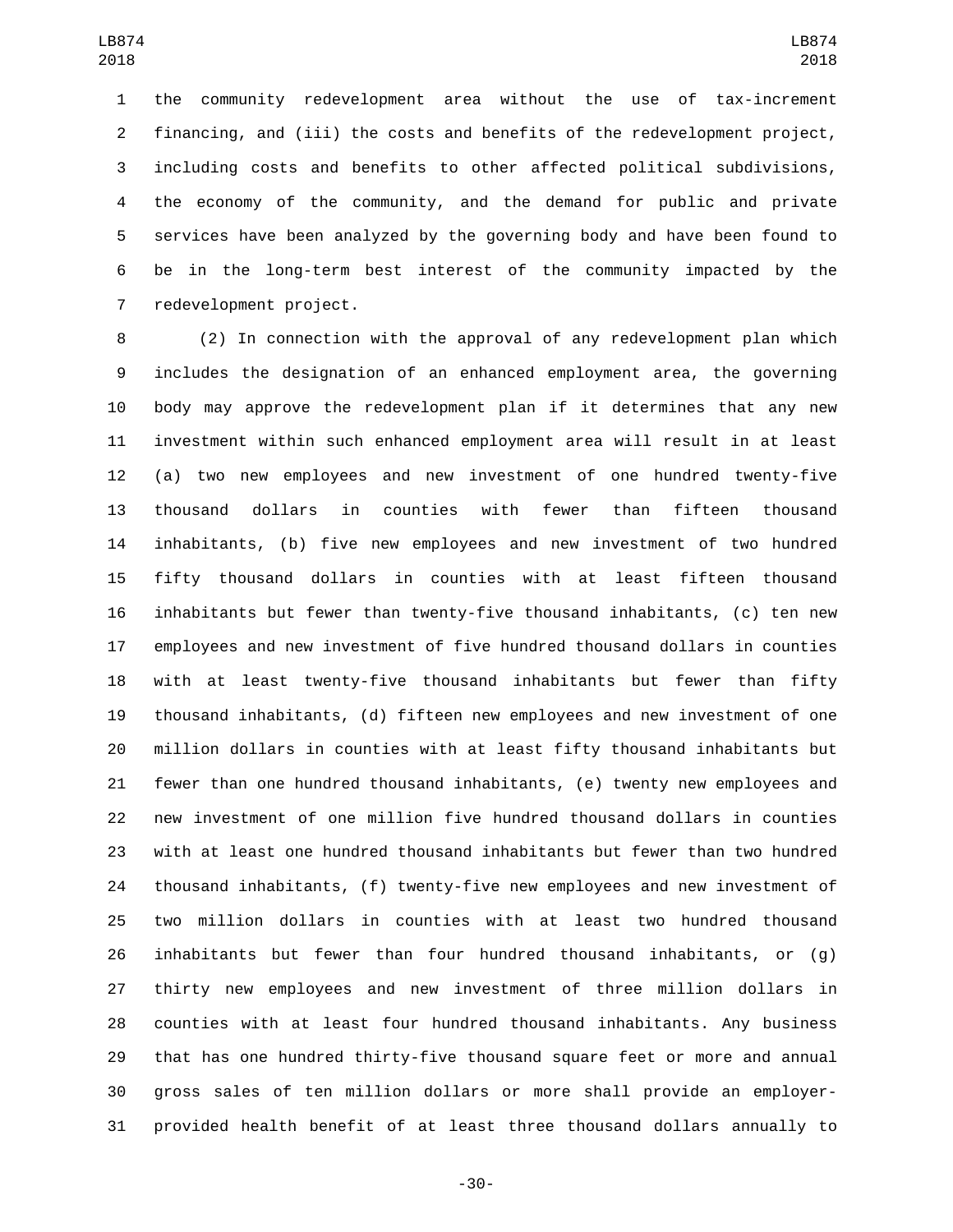all new employees who are working thirty hours per week or more on average and have been employed at least six months. In making such determination, the governing body may rely upon written undertakings provided by any redeveloper in connection with application for approval 5 of the redevelopment plan.

 Sec. 8. Section 18-2117.01, Reissue Revised Statutes of Nebraska, is 7 amended to read:

 18-2117.01 (1) On or before December 1 each year, each city which has approved one or more redevelopment plans which are financed in whole 10 or in part through the division of taxes use of tax-increment financing as provided in section 18-2147 shall provide a report to the Property Tax Administrator on each such redevelopment plan which includes the 13 following information:

14 (a) A copy of the redevelopment plan and any amendments thereto $-i$ f 15 they have not been previously filed, including the date upon which the redevelopment plan was approved, the effective date for dividing the ad valorem tax as provided to the county assessor pursuant to subsection (4) (3) of section 18-2147, and the location and boundaries of the property 19 in the redevelopment project; and

 (b) A short narrative description of the type of development undertaken by the city or village with the financing and the type of business or commercial activity locating within the redevelopment project 23 area as a result of the redevelopment project; and  $\overline{z}$ 

 (c) A list of all redevelopment projects that have been audited pursuant to subsection (5) of this section since the last report was filed and a list of all redevelopment projects to be audited pursuant to 27 such subsection in the next twelve months.

 (2) The report required under subsection (1) of this section must be filed each year, regardless of whether the information in the report has changed, except that a city is not required to refile a copy of the redevelopment plan or an amendment thereto if such copy or amendment has

-31-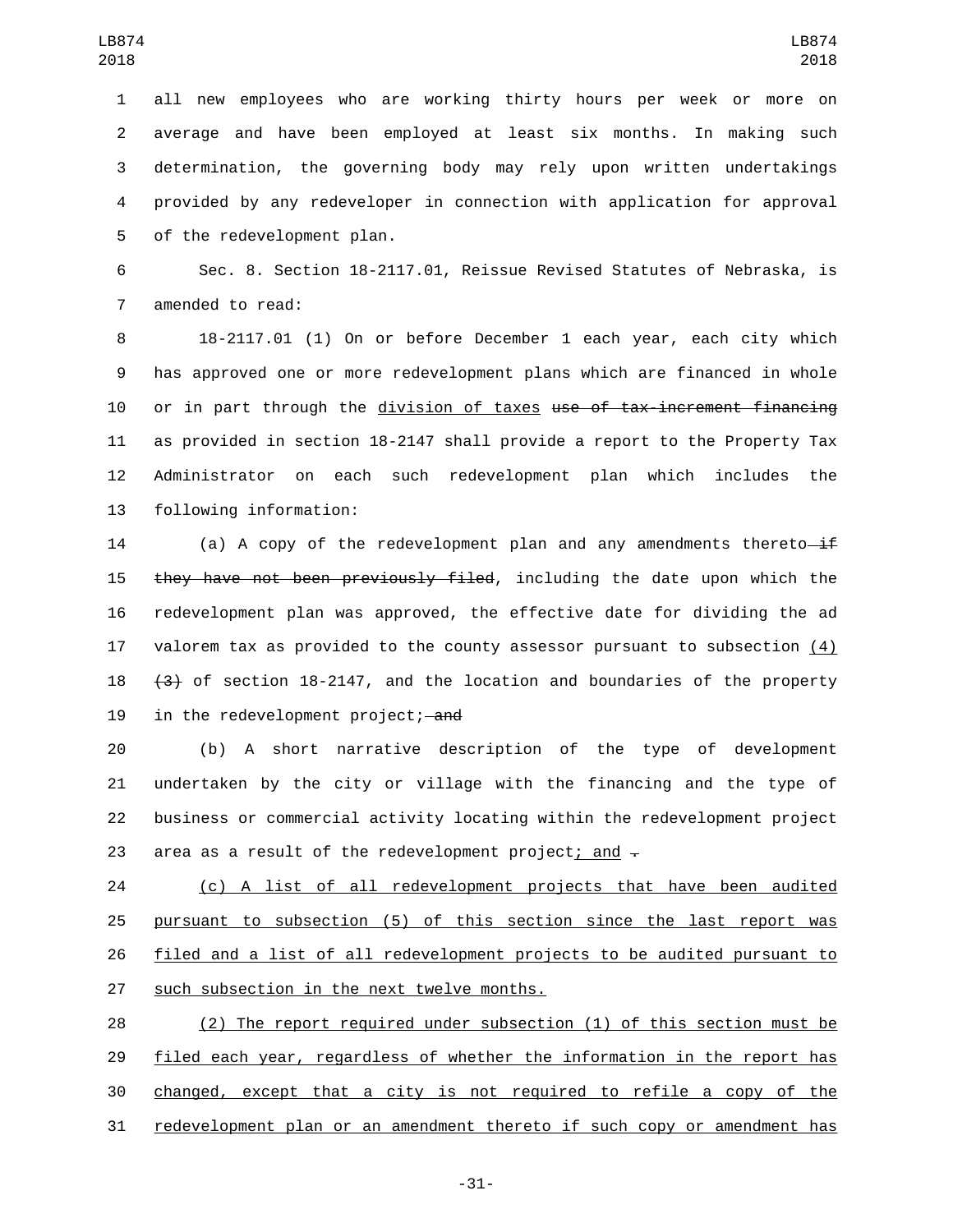## 1 previously been filed.

 (3) (2) The Property Tax Administrator shall compile a report for each active redevelopment project, based upon information provided by the cities pursuant to subsection (1) of this section and information reported by the county assessor or county clerk on the certificate of taxes levied pursuant to section 77-1613.01. Each report shall be electronically transmitted to the Clerk of the Legislature not later than March 1 each year. The report may include any recommendations of the Property Tax Administrator as to what other information should be included in the report from the cities so as to facilitate analysis of the uses, purposes, and effectiveness of tax-increment financing and the process for its implementation or to streamline the reporting process provided for in this section to eliminate unnecessary paperwork.

 (4) On and after the effective date of this act, each city which has approved one or more redevelopment plans or redevelopment projects which are financed in whole or in part through the division of taxes as provided in section 18-2147 shall retain copies of all such redevelopment plans and all supporting documents associated with the redevelopment plans or redevelopment projects and with any related substandard and blighted declaration under section 18-2109. The city shall retain such redevelopment plans and supporting documents for the period of time required under any applicable records retention schedule adopted under the Records Management Act or for three years following the end of the last fiscal year in which ad valorem taxes are divided, whichever period is longer. For purposes of this subsection, supporting document includes any substandard and blighted study or analysis conducted pursuant to section 18-2109, any cost-benefit analysis conducted pursuant to section 18-2113, and any invoice, receipt, claim, or contract received or generated by the city that provides support for receipts or payments associated with the redevelopment plan or redevelopment project.

(5) Each city which has approved one or more redevelopment plans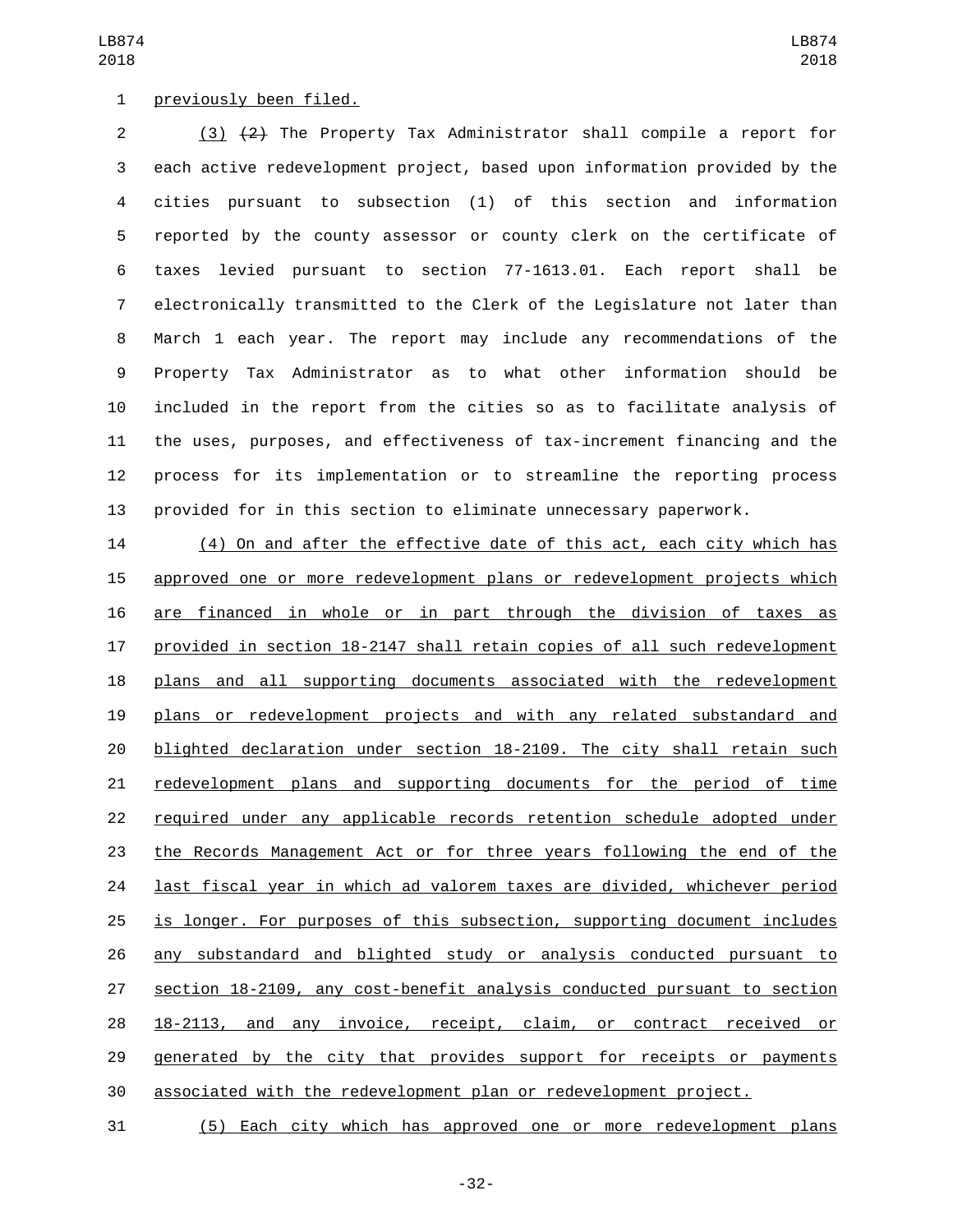| 1              | containing a provision to divide taxes as provided in section 18-2147     |
|----------------|---------------------------------------------------------------------------|
| $\overline{2}$ | shall establish an auditing plan to provide for regular review of         |
| 3              | redevelopment projects approved pursuant to such redevelopment plan or    |
| 4              | plans. Such auditing plan shall only apply for such period of time as     |
| 5              | being divided pursuant to section 18-2147<br>for<br>such<br>taxes<br>are  |
| 6              | redevelopment project. The auditing plan shall require that each audit    |
| 7              | include a comparison between the initial projected valuation of property  |
| 8              | included in a redevelopment project as described in the redevelopment     |
| 9              | the assessed value of the property included in such<br>contract and       |
| 10             | redevelopment project as of January 1 of the year the audit is conducted. |
| 11             | Copies of each audit conducted under the auditing plan shall be submitted |
| 12             | to the governing body and shall be posted on the city's public web site   |
| 13             | or made available for public inspection at a location designated by the   |
| 14             | city.                                                                     |
| 15             | On or before May 1 of each year, the planning commission or<br>(6)        |
| 16             | board of each city that has approved one or more redevelopment projects   |
| 17             | which are financed in whole or in part through the division of taxes as   |
| 18             | provided in section 18-2147, or such other division or department of the  |
| 19             | city as designated by the governing board, shall compile information      |
| 20             | regarding the approval and progress of such redevelopment projects and    |
| 21             | report such information to the governing body. The report shall include,  |
| 22             | but not be limited to, the following information:                         |
| 23             | (a) The total number of redevelopment projects within the city that       |
| 24             | have been financed in whole or in part through the division of taxes as   |
| 25             | provided in section 18-2147;                                              |
|                |                                                                           |

 (b) The total estimated project costs for all such redevelopment 27 projects;

 (c) The number of such redevelopment projects for which financing has been paid in full during the previous calendar year and for which taxes are no longer being divided pursuant to section 18-2147;

(d) The number of such redevelopment projects approved by the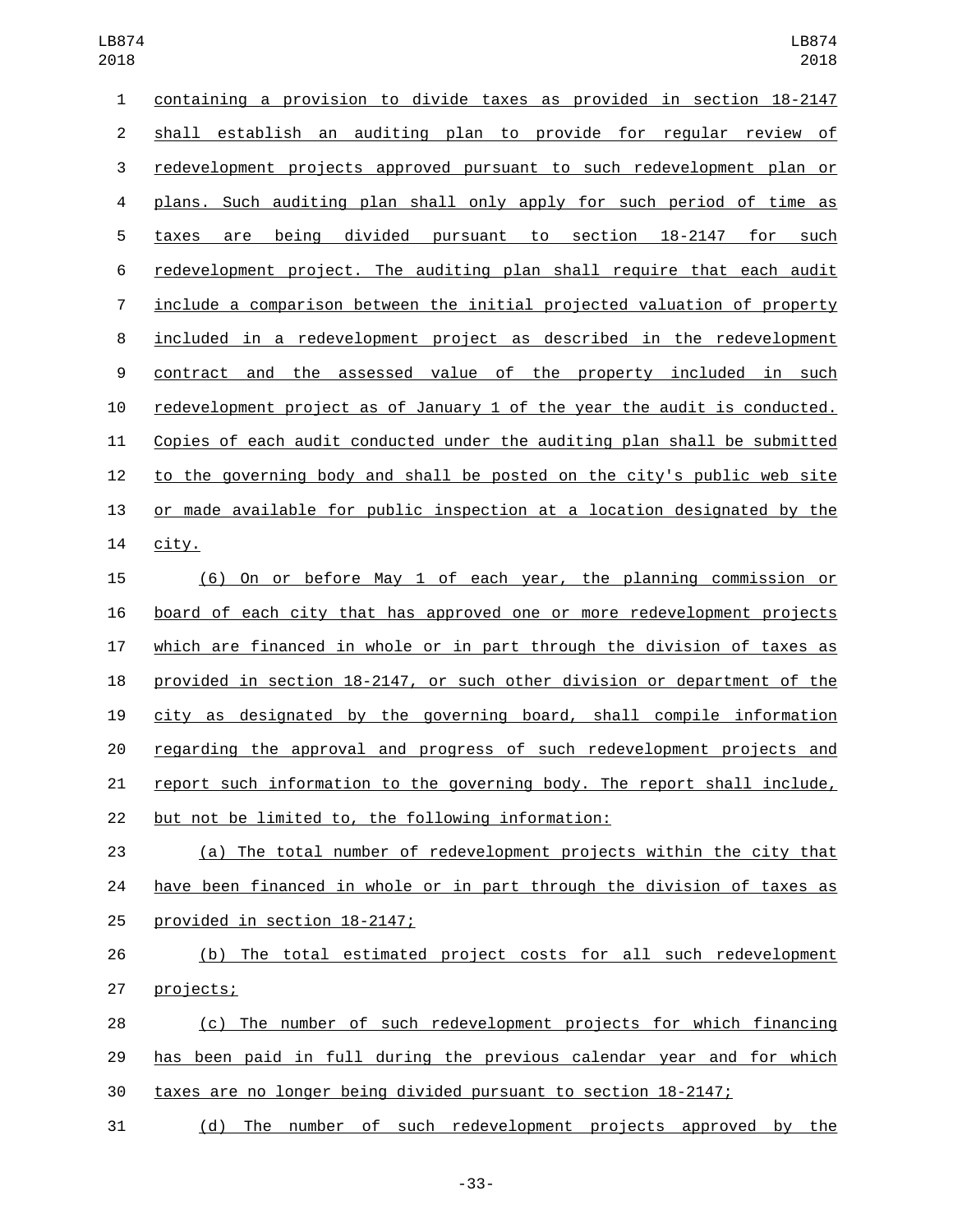1 governing body in the previous calendar year;

 (e) Information specific to each such redevelopment project approved by the governing body in the previous calendar year, including the project area, project type, amount of financing approved, and total 5 estimated project costs; and

 (f) The percentage of the city that has been designated as blighted. Sec. 9. Section 18-2119, Revised Statutes Cumulative Supplement, 8 2016, is amended to read:

 18-2119 (1) An authority shall, by public notice by publication once each week for two consecutive weeks in a legal newspaper having a general circulation in the city, prior to the consideration of any redevelopment contract proposal relating to real estate owned or to be owned by the authority, invite proposals from, and make available all pertinent information to, private redevelopers or any persons interested in undertaking the redevelopment of an area, or any part thereof, which the governing body has declared to be in need of redevelopment. Such notice shall identify the area, and shall state that such further information as is available may be obtained at the office of the authority. The authority shall consider all redevelopment proposals and the financial and legal ability of the prospective redevelopers to carry out their proposals and may negotiate with any redevelopers for proposals for the purchase or lease of any real property in the redevelopment project area. The authority may accept such redevelopment contract proposal as it deems to be in the public interest and in furtherance of the purposes of the Community Development Law if the authority has, not less than thirty days prior thereto, notified the governing body in writing of its intention to accept such redevelopment contract proposal. Thereafter, the authority may execute such redevelopment contract in accordance with the provisions of section 18-2118 and deliver deeds, leases, and other instruments and take all steps necessary to effectuate such redevelopment contract. In its discretion, the authority may, without regard to the foregoing

-34-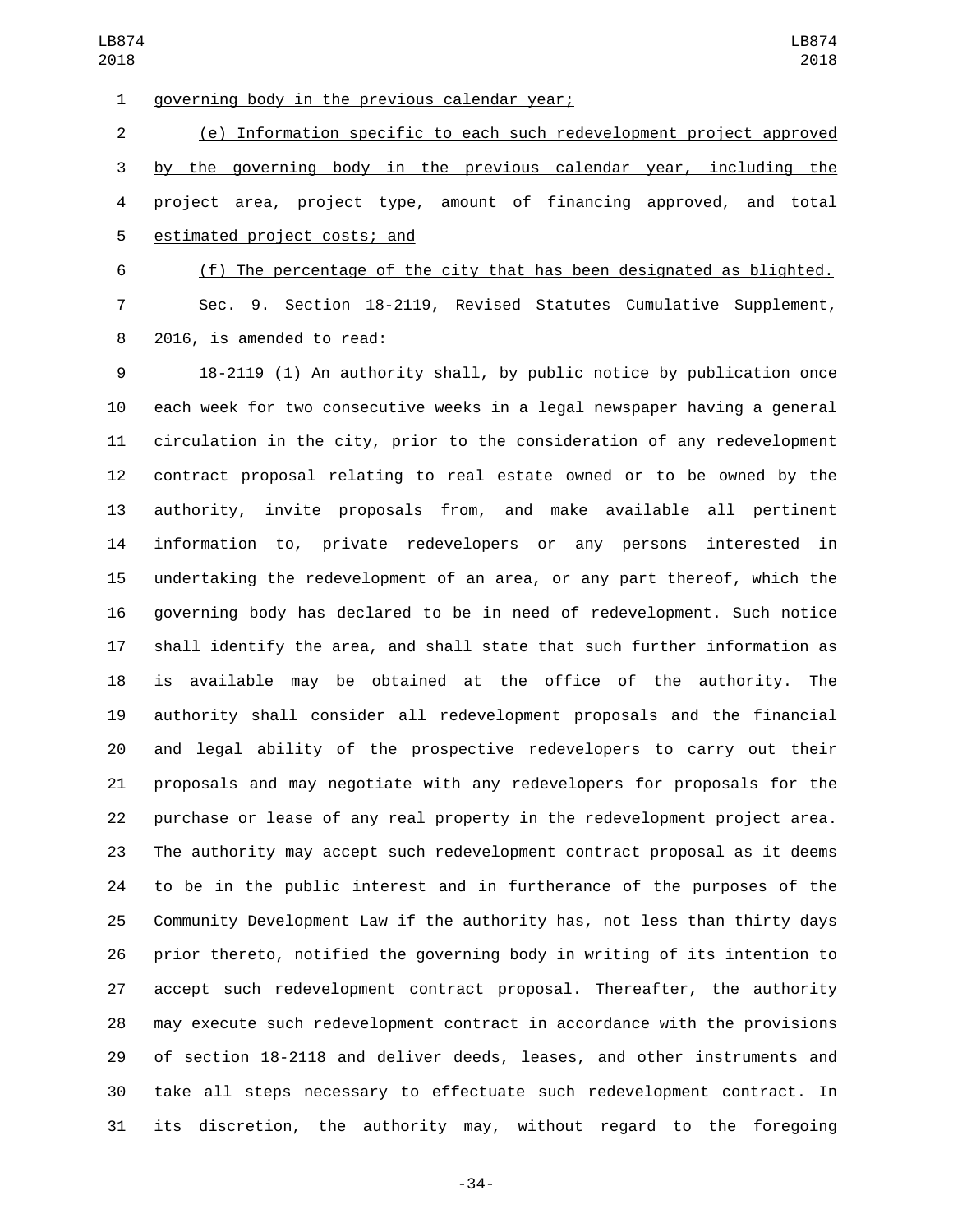provisions of this section, dispose of real property in a redevelopment project area to private redevelopers for redevelopment under such reasonable competitive bidding procedures as it shall prescribe, subject 4 to the provisions of section 18-2118.

 (2) In the case of any real estate owned by a redeveloper, the authority may enter into a redevelopment contract providing for such undertakings as the authority shall determine appropriate. Any such redevelopment contract relating to real estate within an enhanced employment area shall include a statement of the redeveloper's consent with respect to the designation of the area as an enhanced employment area, shall be recorded with respect to the real estate owned by the redeveloper, and shall be binding upon all future owners of such real 13 estate.

 (3)(a) Prior to entering into a redevelopment contract pursuant to this section for a redevelopment plan that includes the division of taxes use of tax-increment financing as provided in section 18-2147, the authority shall require the redeveloper to certify the following to the 18 authority:

 (i) Whether the redeveloper has filed or intends to file an application with the Department of Revenue to receive tax incentives under the Nebraska Advantage Act for a project located or to be located 22 within the redevelopment project area;

 (ii) Whether such application includes or will include, as one of the tax incentives, a refund of the city's local option sales tax 25 revenue; and

 (iii) Whether such application has been approved under the Nebraska 27 Advantage Act.

 (b) The authority may consider the information provided under subdivision (3)(a) of this section in determining whether to enter into 30 the redevelopment contract.

(4) A redevelopment contract for a redevelopment plan or

-35-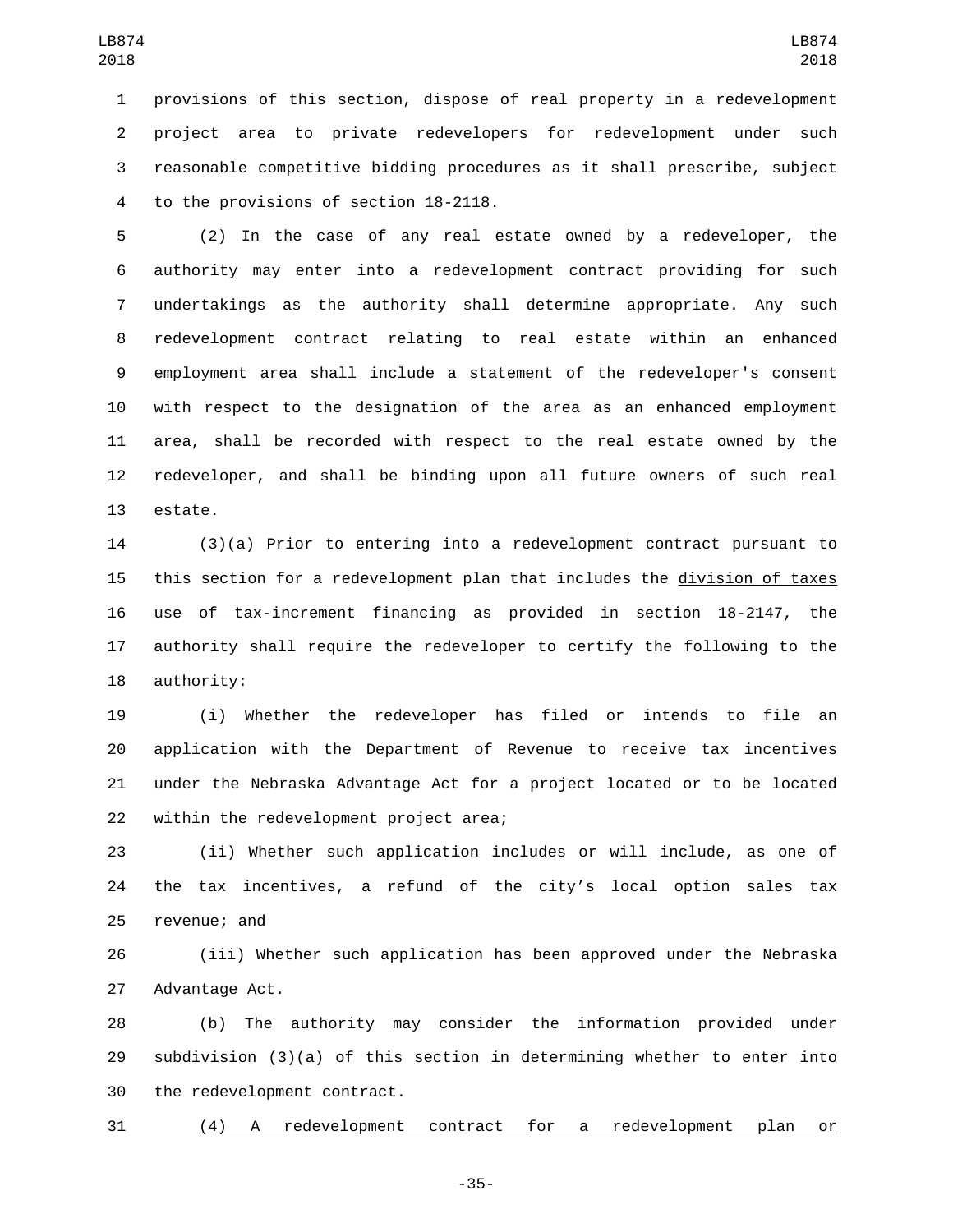redevelopment project that includes the division of taxes as provided in section 18-2147 shall include a provision requiring that the redeveloper retain copies of all supporting documents associated with the redevelopment plan or redevelopment project for three years following the end of the last fiscal year in which ad valorem taxes are divided and provide such copies to the city as needed to comply with the city's retention requirements under subsection (4) of section 18-2117.01. For purposes of this subsection, supporting document includes any cost- benefit analysis conducted pursuant to section 18-2113 and any invoice, receipt, claim, or contract received or generated by the redeveloper that 11 provides support for receipts or payments associated with the 12 redevelopment plan or redevelopment project.

 (5) A redevelopment contract for a redevelopment plan that includes the division of taxes as provided in section 18-2147 may include a provision requiring that all ad valorem taxes levied upon real property in a redevelopment project be paid before such taxes become delinquent in order for such redevelopment project to receive funds from such division 18 of taxes.

 Sec. 10. Section 18-2147, Revised Statutes Cumulative Supplement, 20 2016, is amended to read:

 18-2147 (1) Any redevelopment plan as originally approved or as later modified pursuant to section 18-2117 may contain a provision that any ad valorem tax levied upon real property, or any portion thereof, in a redevelopment project for the benefit of any public body shall be divided, for a period not to exceed fifteen years after the effective date as identified in the project redevelopment contract or in the resolution of the authority authorizing the issuance of bonds pursuant to section  $18-2124$ , as follows:

 (a) That portion of the ad valorem tax which is produced by the levy at the rate fixed each year by or for each such public body upon the redevelopment project valuation shall be paid into the funds of each such

-36-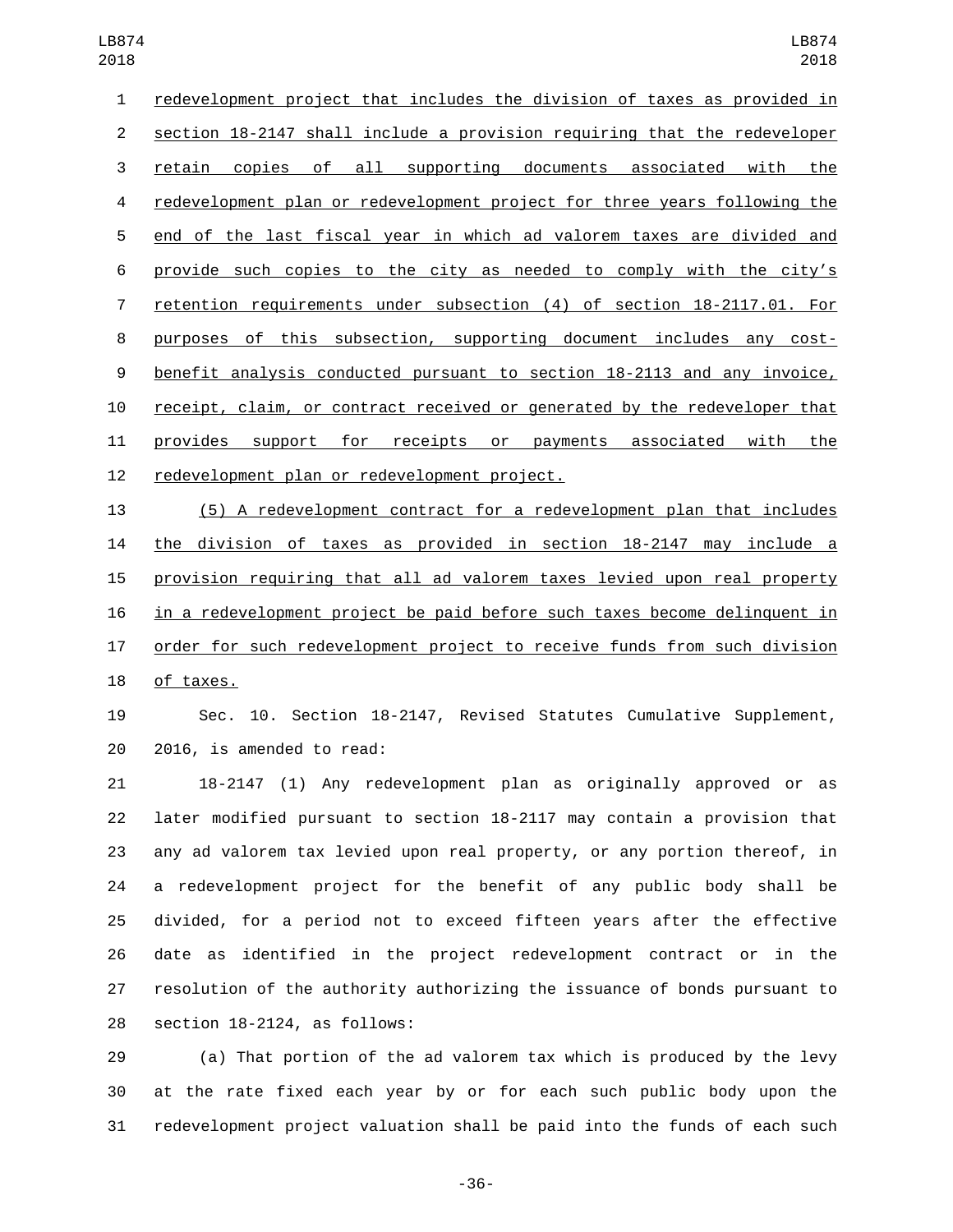public body in the same proportion as are all other taxes collected by or for the body. When there is not a redevelopment project valuation on a parcel or parcels, the county assessor shall determine the redevelopment project valuation based upon the fair market valuation of the parcel or parcels as of January 1 of the year prior to the year that the ad valorem taxes are to be divided. The county assessor shall provide written notice of the redevelopment project valuation to the authority as defined in section 18-2103 and the owner. The authority or owner may protest the valuation to the county board of equalization within thirty days after the date of the valuation notice. All provisions of section 77-1502 except dates for filing of a protest, the period for hearing protests, and the date for mailing notice of the county board of equalization's decision are applicable to any protest filed pursuant to this section. The county board of equalization shall decide any protest filed pursuant to this section within thirty days after the filing of the protest. The county clerk shall mail a copy of the decision made by the county board of equalization on protests pursuant to this section to the authority or owner within seven days after the board's decision. Any decision of the county board of equalization may be appealed to the Tax Equalization and Review Commission, in accordance with section 77-5013, within thirty days 21 after the date of the decision;

 (b) That portion of the ad valorem tax on real property, as provided in the redevelopment contract or bond resolution, in the redevelopment project in excess of such amount, if any, shall be allocated to and, when collected, paid into a special fund of the authority to be used solely to pay the principal of, the interest on, and any premiums due in connection with the bonds of, loans, notes, or advances of money to, or indebtedness incurred by, whether funded, refunded, assumed, or otherwise, such authority for financing or refinancing, in whole or in part, the redevelopment project. When such bonds, loans, notes, advances of money, or indebtedness, including interest and premiums due, have been paid, the

-37-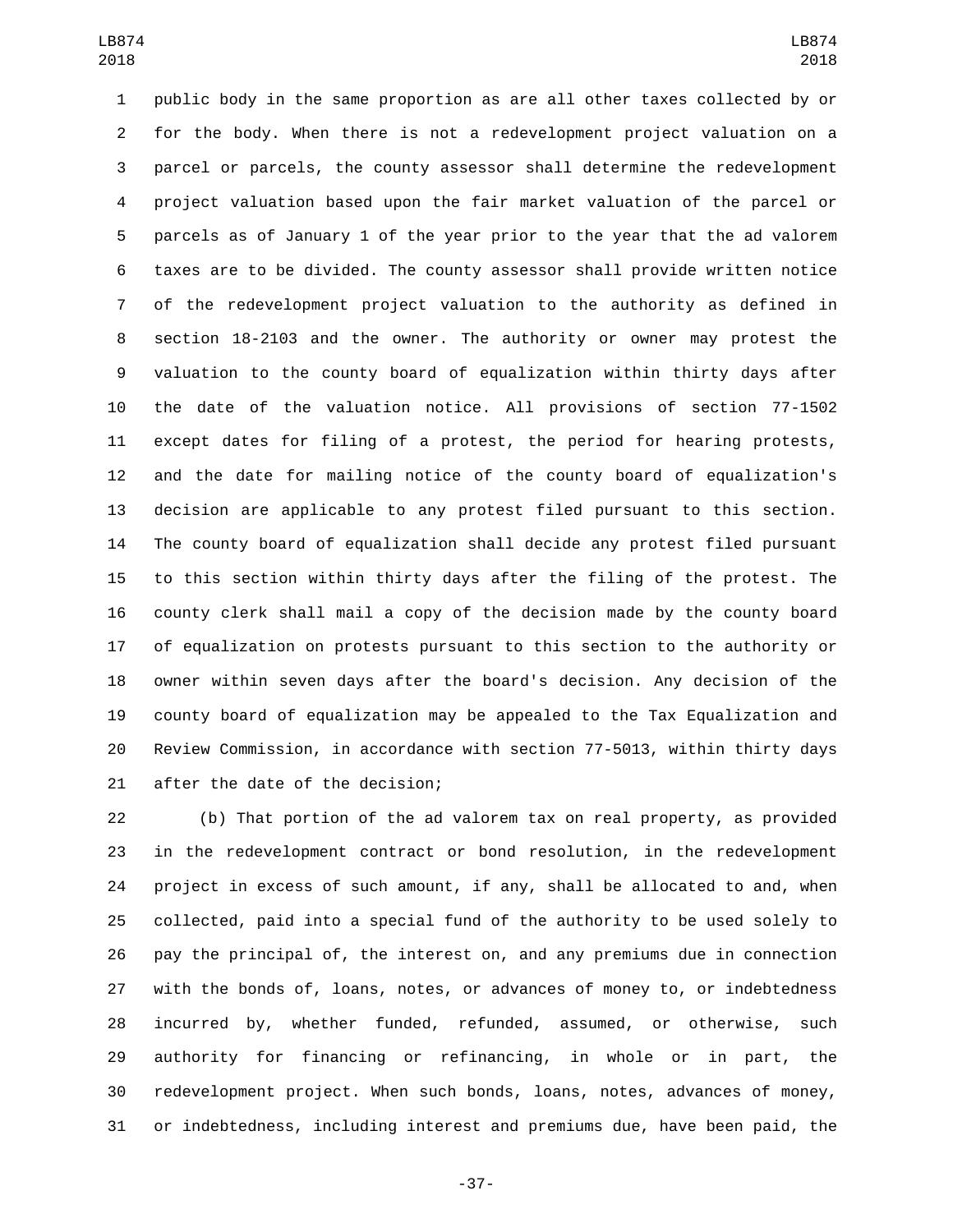authority shall so notify the county assessor and county treasurer and all ad valorem taxes upon taxable real property in such a redevelopment project shall be paid into the funds of the respective public bodies; and (c) Any interest and penalties due for delinquent taxes shall be paid into the funds of each public body in the same proportion as are all 6 other taxes collected by or for the public body.

 (2) To the extent that a redevelopment project divides the ad valorem taxes levied upon only a portion of the real property included in such redevelopment project, such portion shall be clearly related to the 10 redevelopment project.

 $(3)$   $(2)$  The effective date of a provision dividing ad valorem taxes as provided in subsection (1) of this section shall not occur until such time as the real property in the redevelopment project is within the corporate boundaries of the city. This subsection shall not apply to a redevelopment project involving a formerly used defense site as authorized in section  $18-2123.01$ .

 (4) (3) Beginning August 1, 2006, all notices of the provision for dividing ad valorem taxes shall be sent by the authority to the county assessor on forms prescribed by the Property Tax Administrator. The notice shall be sent to the county assessor on or before August 1 of the year of the effective date of the provision. Failure to satisfy the notice requirement of this section shall result in the taxes, for all taxable years affected by the failure to give notice of the effective date of the provision, remaining undivided and being paid into the funds for each public body receiving property taxes generated by the property in the redevelopment project. However, the redevelopment project valuation for the remaining division of ad valorem taxes in accordance 28 with subdivisions  $(1)(a)$  and  $(b)$  of this section shall be the last certified valuation for the taxable year prior to the effective date of the provision to divide the taxes for the remaining portion of the fifteen-year period pursuant to subsection (1) of this section.

-38-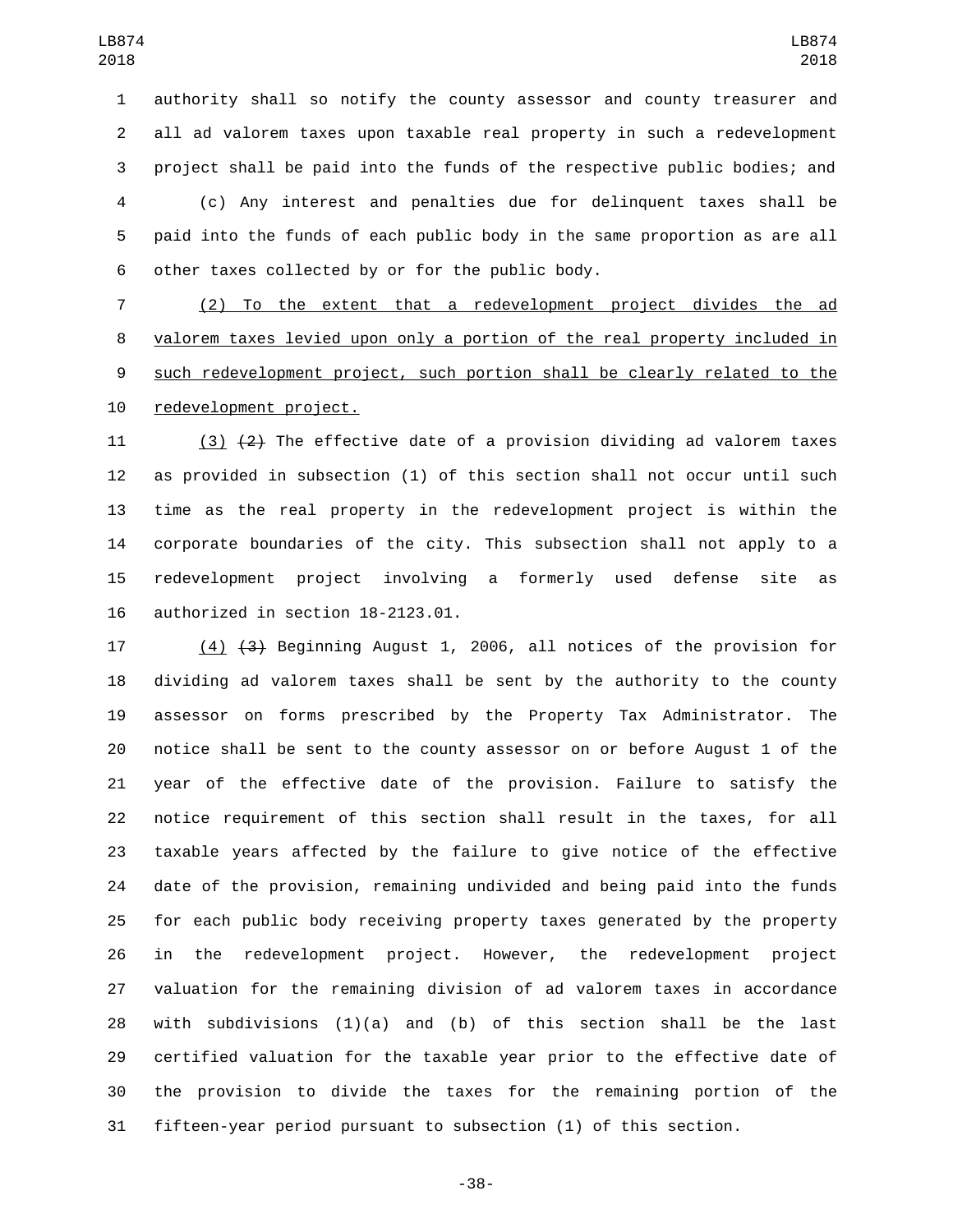Sec. 11. Section 77-1704.01, Revised Statutes Cumulative Supplement, 2 2016, is amended to read:

 77-1704.01 (1) The county treasurer shall include with each tax notice to every taxpayer and with each receipt provided to a taxpayer the 5 following information:

 (a) The total amount of aid from state sources appropriated to the county and each city, village, and school district in the county;

 (b) The net amount of property taxes to be levied by the county and each city, village, school district, and learning community in the 10 county;

 (c) For real property, the amount of taxes reflected on the statement that are levied by the county, city, village, school district, learning community, and other subdivisions for the tax year and for the immediately past year on the same parcel; and

 (d) For real property that has its taxes divided under section 18-2147 as part of a redevelopment project under the Community 17 Development Law, the amount of taxes reflected on the statement that are allocated to the county, city, village, school district, learning community, and other subdivisions, the amount of taxes reflected on the statement that are allocated to the redevelopment project, and a statement explaining that taxes on the real property have been divided as part of a redevelopment project under the Community Development Law for a 23 period not to exceed fifteen years; and

 (e) (d) For taxes levied for fiscal year 2017-18 on real property within a learning community, statements explaining that the school district levies for learning community member districts are increasing, in part, as a result of the expiration of the learning community common levies, the proceeds of which were distributed directly to school districts, and that the remaining learning community levies fund 30 activities of the learning community.

(2) The necessary form for furnishing the information required by

-39-